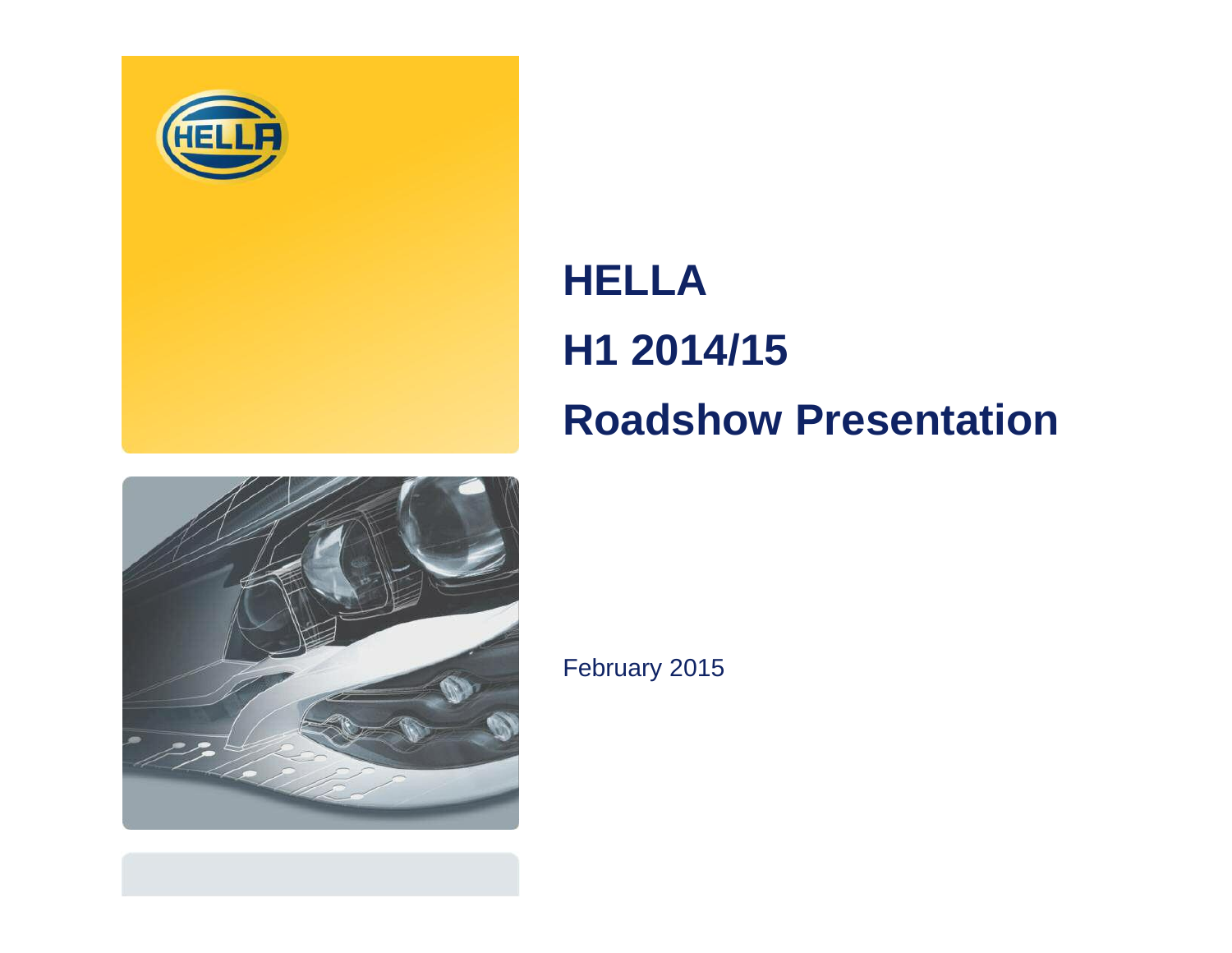### **Disclaimer**

This document was prepared with reasonable care. However, no responsibility can be assumed for the correctness of the provided information. In addition, this document contains summary information only and does not purport to be comprehensive and is not intended to be (and should not be construed as) <sup>a</sup> basis of any analysis or other evaluation. No representation or warranty (express or implied) is made as to, and no reliance should be placed on, any information, including projections, targets, estimates and opinions contained herein.

This document may contain forward-looking statements and information on the markets in which the HELLA Group is active as well as on the business development of the HELLA Group. These statements are based on various assumptions relating, for example, to the development of the economies of individual countries, and in particular of the automotive industry. Various known and unknown risks, uncertainties and other factors (including those discussed in HELLA's public reports) could lead to material differences between the actual future results, financial situation, development or performance of the HELLA Group and/or relevant markets and the statements and estimates given here. We do not update forward-looking statements and estimates retrospectively. Such statements and estimates are valid on the date of publication and can be superseded.

This document contains an English translation of the accounts of the Company and its subsidiaries. In the event of <sup>a</sup> discrepancy between the English translation herein and the official German version of such accounts, the official German version is the legal valid and binding version of the accounts and shall prevail.

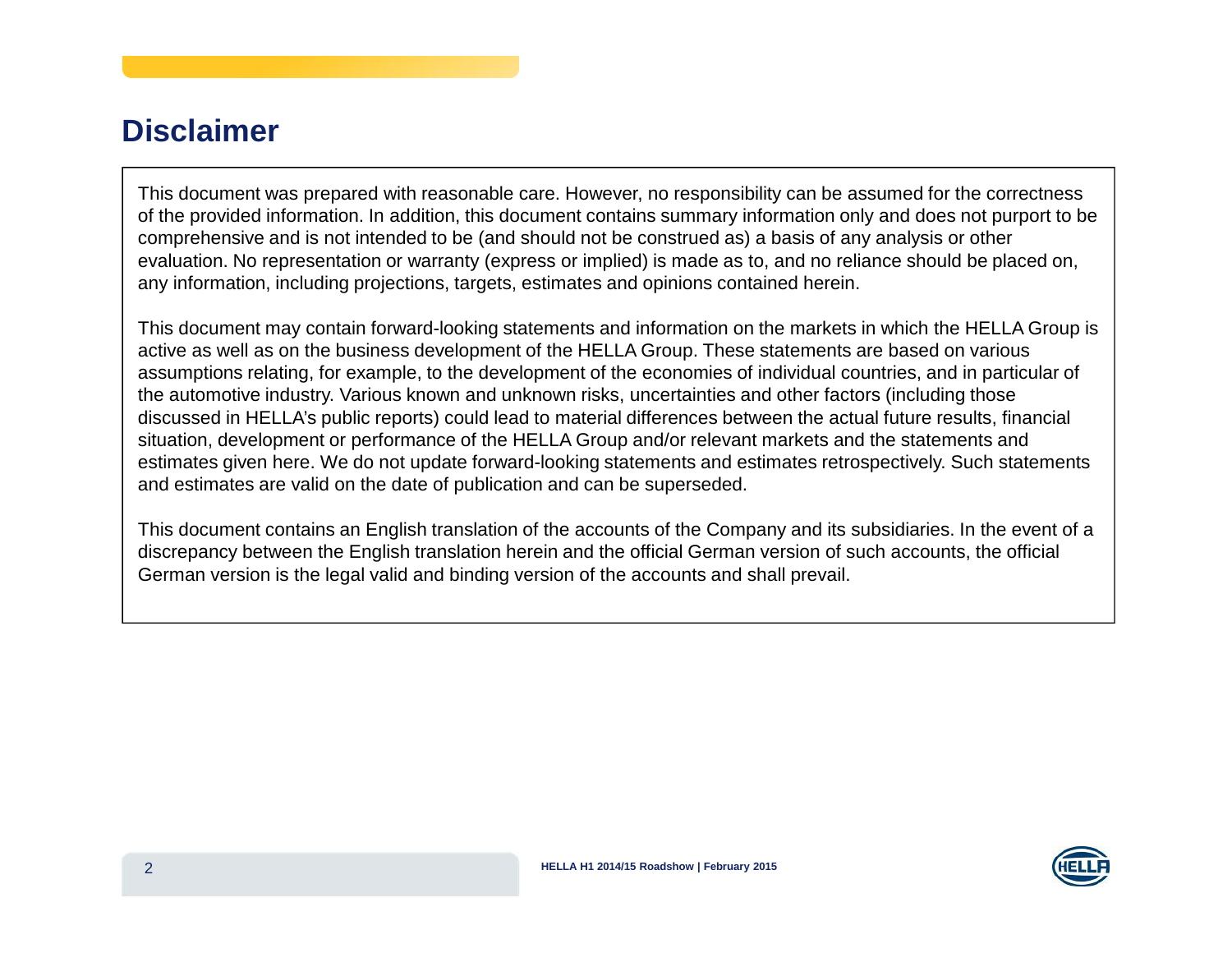### **Agenda**

### **1. Introduction**

- **2. Key Investment Highlights**
- **3. Strong H1 2014/15 Performance**

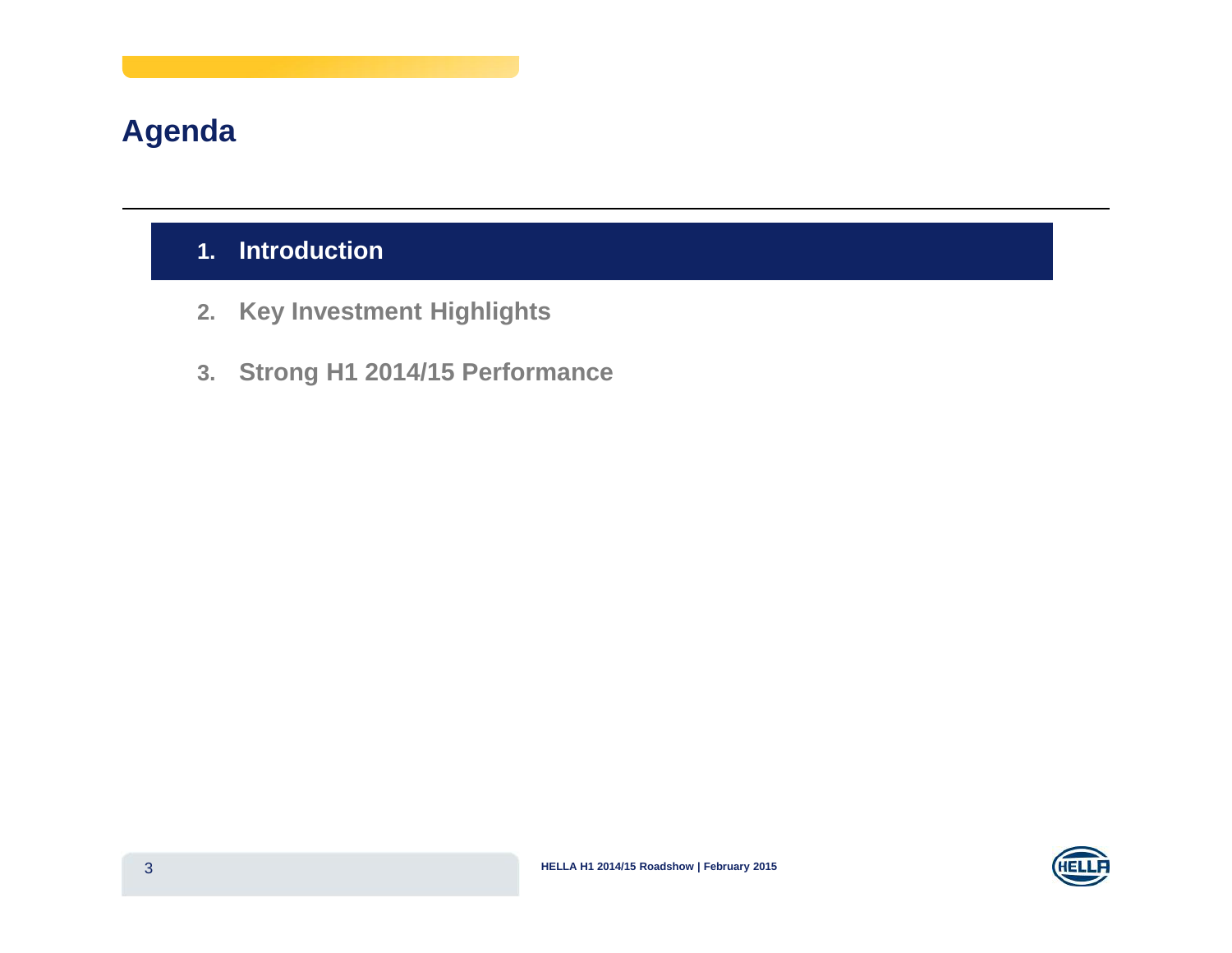## **Today's presenting team**

### Dr. Wolfgang Ollig



- $\rightarrow$  CFO
- $\rightarrow$  Joined HELLA in 2004
- $\rightarrow$  In current position since 2006

### Carl Pohlschmidt



- $\rightarrow$  Joined HELLA in 2004
- $\rightarrow$  In current position since 2006

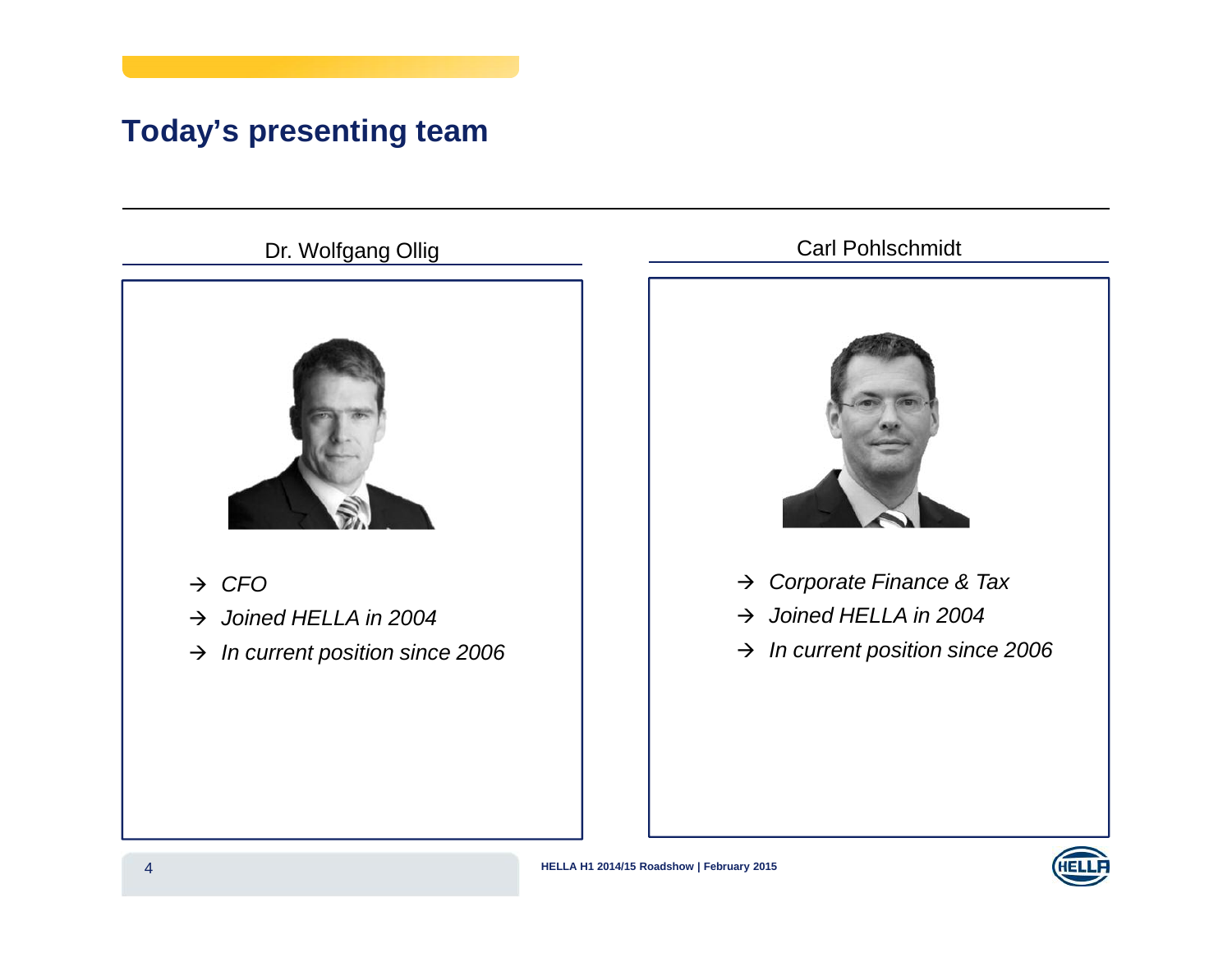### **HELLA – Market and technology leadership as guiding principles**

|                         |             |                                                                                                 |                                                                                                                                                                                                                   | <b>Sales / EBIT Margin</b><br>2013/14*<br>$(\oplus n) / (\%)$ |  |  |  |  |
|-------------------------|-------------|-------------------------------------------------------------------------------------------------|-------------------------------------------------------------------------------------------------------------------------------------------------------------------------------------------------------------------|---------------------------------------------------------------|--|--|--|--|
|                         | Group       |                                                                                                 | • Partner of the automotive industry and the aftermarket for over 100 years<br>• Family-owned and global reach: >100 locations in >35 countries<br>• More than 30,000 employees worldwide, thereof 5,880 in R&D** | $$.3bn/7.4\%$ ***                                             |  |  |  |  |
| Automotive              | Lighting    |                                                                                                 | • European market and technology leader in LED<br>• Contributed 41% of FY 2013/14 HELLA's sales****                                                                                                               |                                                               |  |  |  |  |
|                         | Electronics |                                                                                                 | • Market and technology leadership in defined electronic segments<br>• Contributed 33% of FY 2013/14 HELLA's sales****                                                                                            |                                                               |  |  |  |  |
|                         | Aftermarket |                                                                                                 | • Aftermarket Solutions: Spare parts, wholesale, diagnostics, software and service                                                                                                                                | $-20%$<br>€1.1bn / 6.8%                                       |  |  |  |  |
| Applications<br>Special |             |                                                                                                 | • Transfer of HELLA know-how to new non-automotive applications                                                                                                                                                   | $-6%$<br><b>€0.3bn / 8.1%</b>                                 |  |  |  |  |
|                         |             | External sales volume, not including inter-segment sales<br>Employee figures as of May 31, 2014 | HELLA H1 2014/15 Roadshow   February 2015<br>Adiusted for one-off-effects related to the voluntary severance and partial retirement                                                                               |                                                               |  |  |  |  |

\*\*\* Adjusted for one-off-effects related to the voluntary severance and partial retirement program<br>\*\*\*\* External sales volume, not including inter-segment sales and sales between the shown business divisions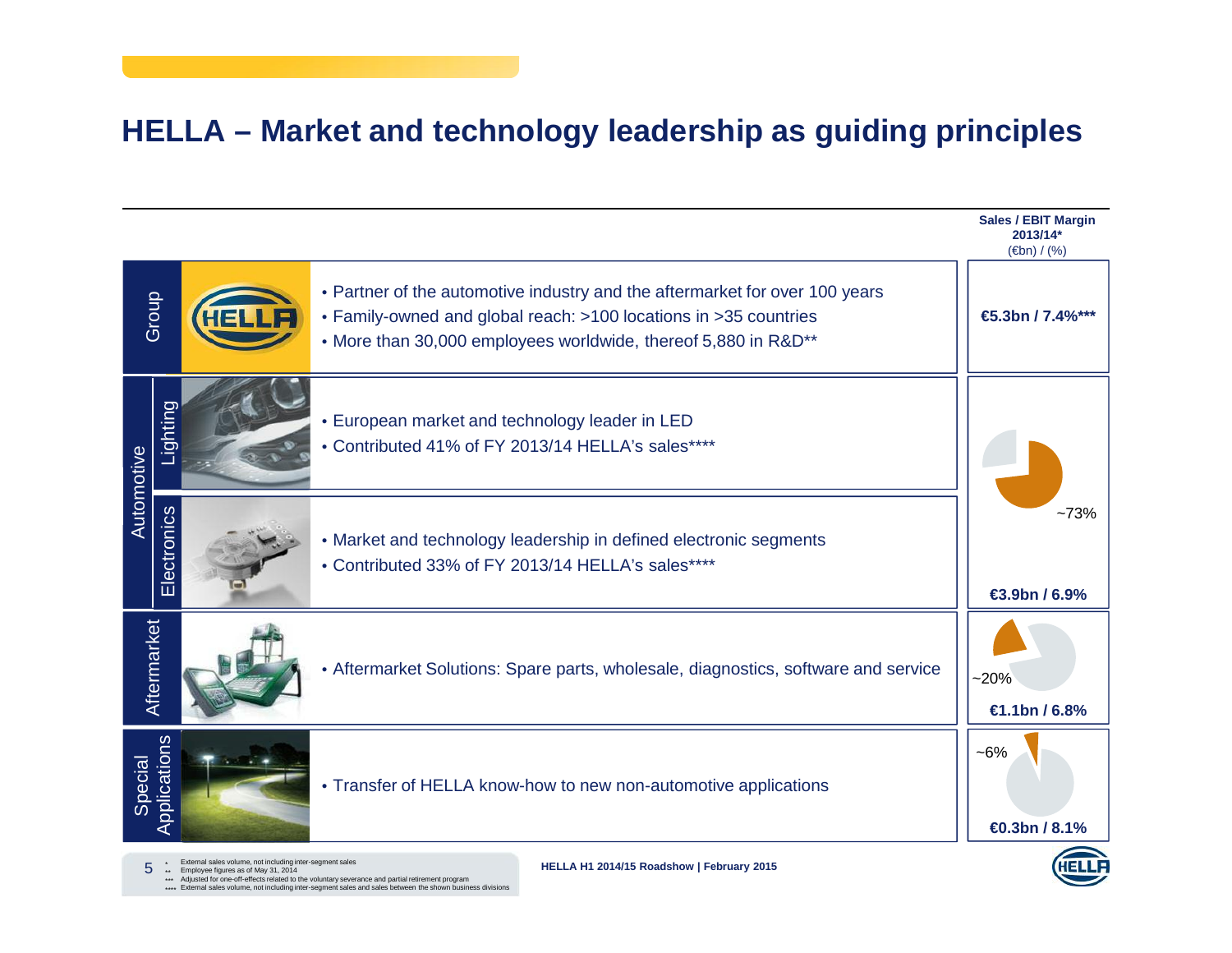### **Agenda**

- **1.Introduction**
- **2. Key Investment Highlights**
- **3. Strong H1 2014/15 Performance**

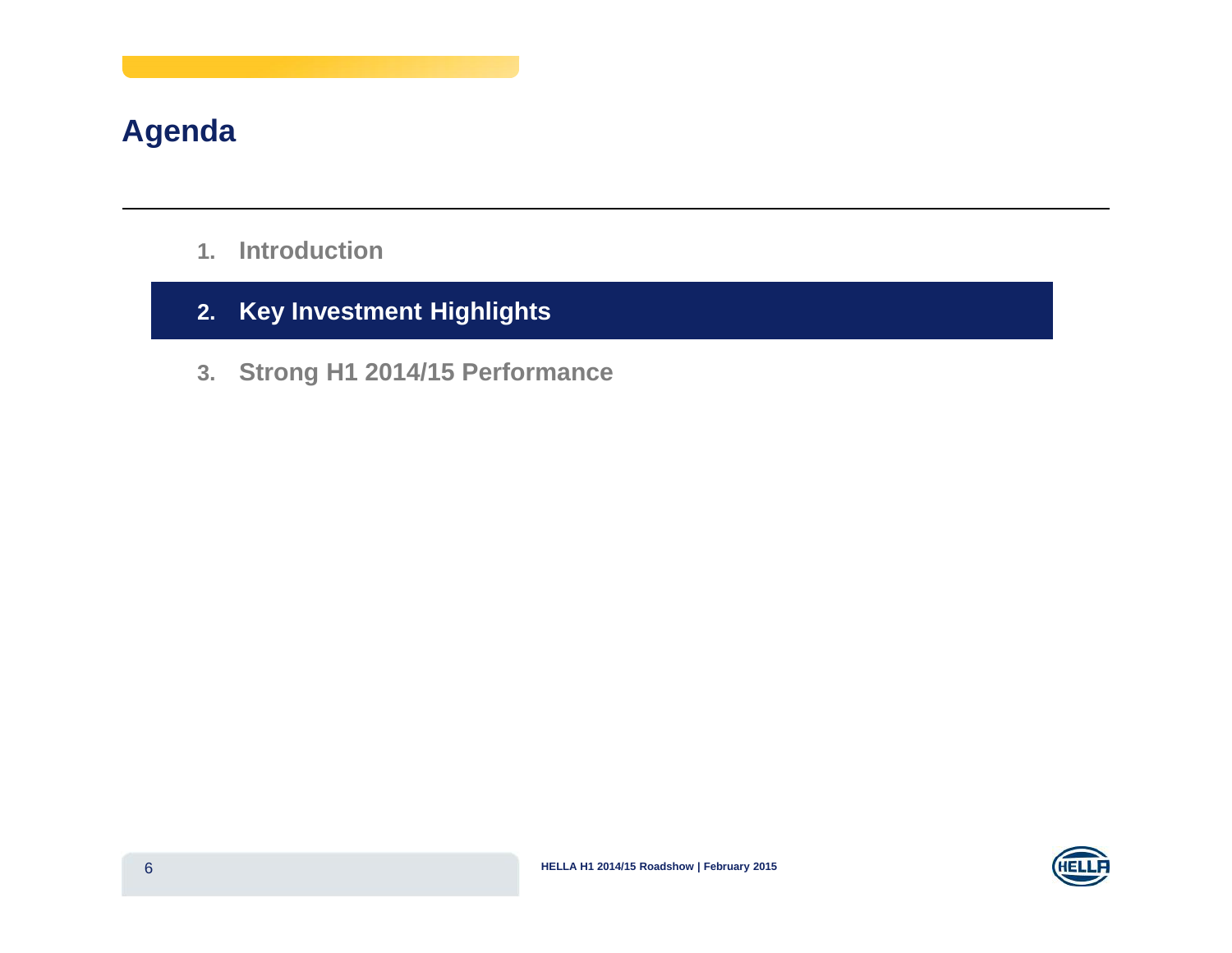## **Key Investment Highlights**



- **2** Strong competitive position and growth path supported by **technological excellence and innovation leadership**
- **3Market leading positions in attractive market segments**
- **4Favorable customer mix and regional exposure**



**Unique and proven network strategy** as further lever to generate growth and secure competitiveness **<sup>5</sup>**



**Resilient business portfolio** due to anti-cyclical nature of strong Aftermarket business **<sup>6</sup>**

#### **7Proven operational excellence**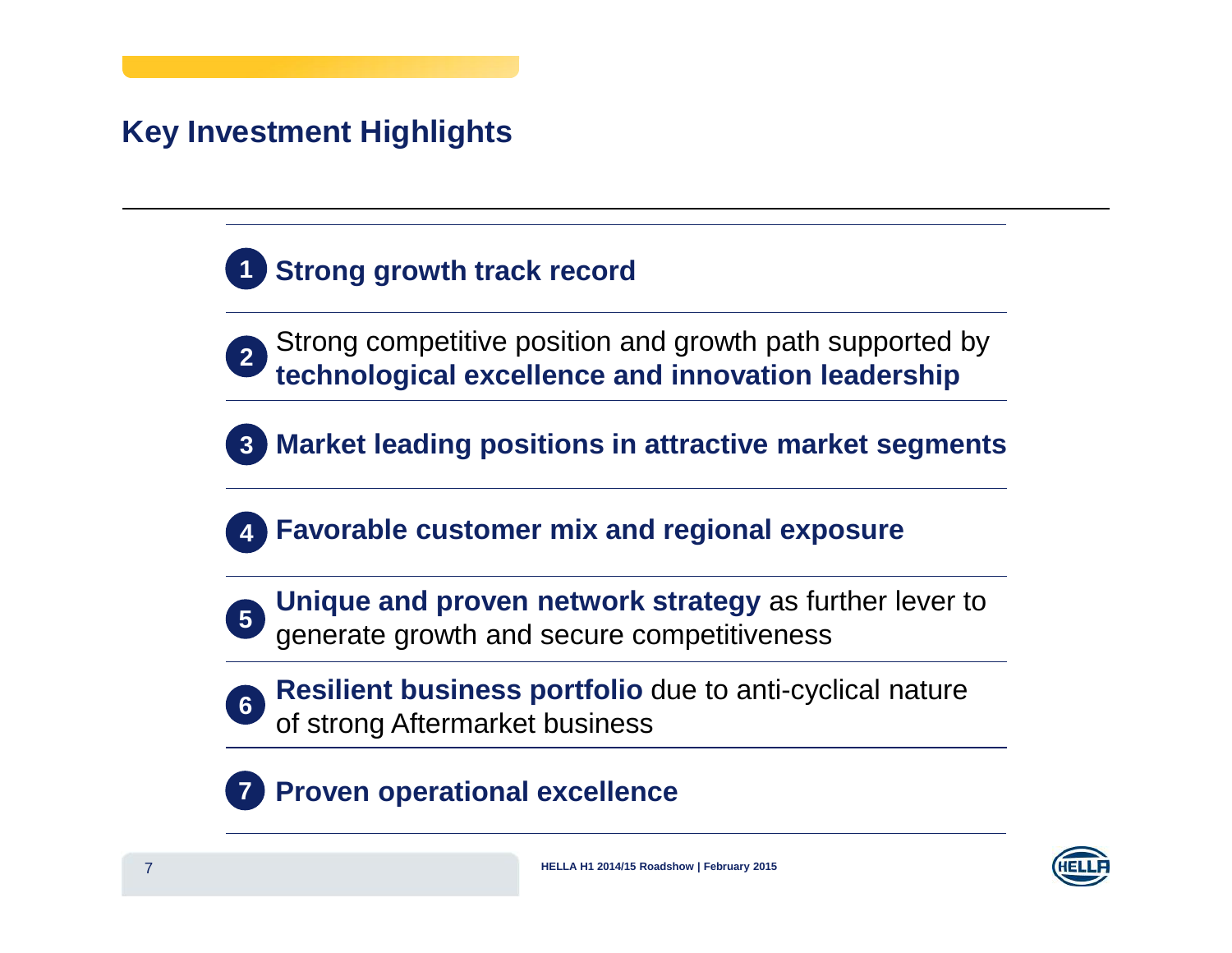#### **1HELLA – Track record of steady growth across the cycle**



**Strong growth since crisis**

Sustainable long term growth across the cycle during the last ten years with a clear focus on organic **growth (CAGR of 6.3% p.a. since FY 2004/05)**

\*Compound Annual Growth Rate; Based on sales as reported; w/o adjustments for consolidation or accounting changes

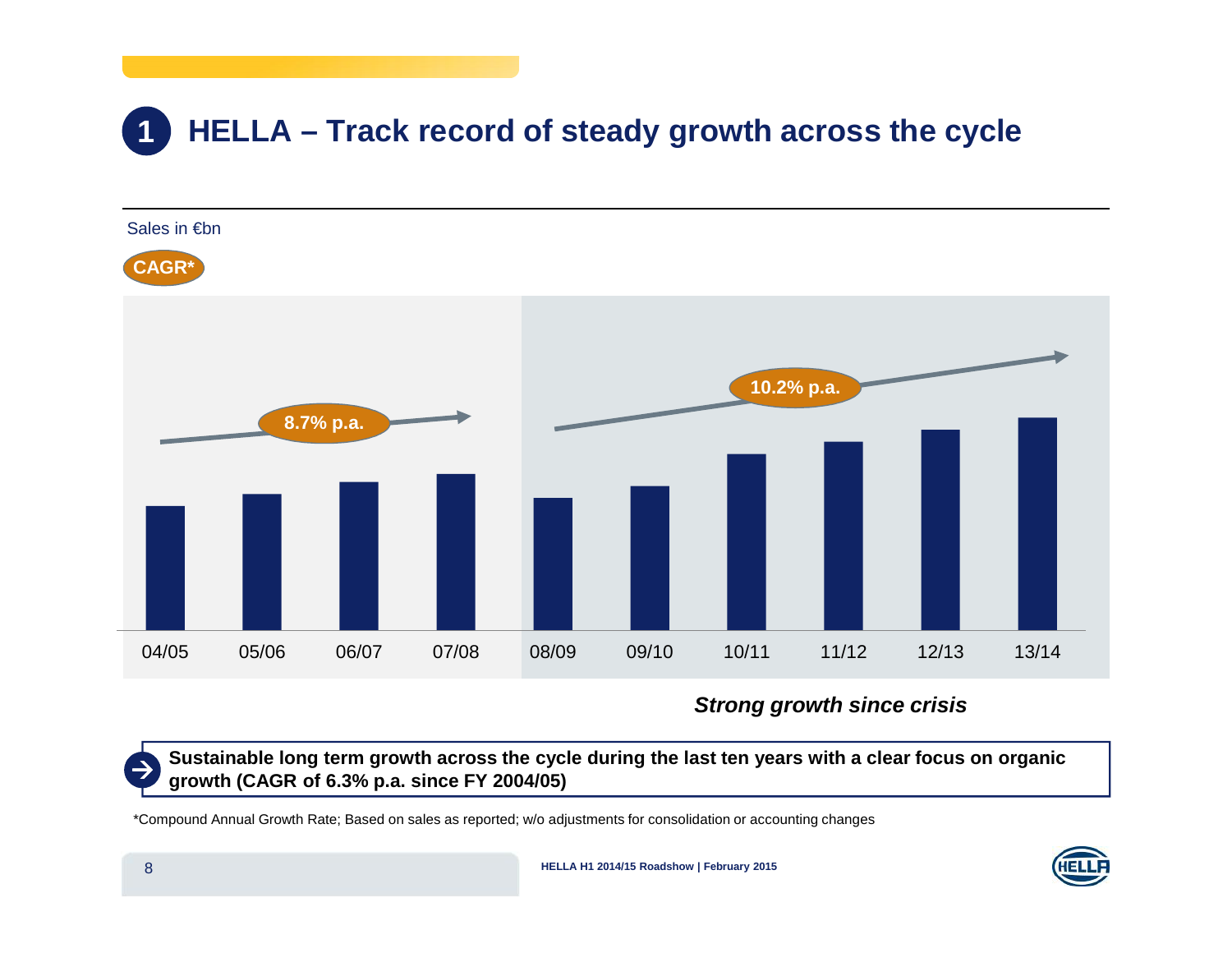#### **2HELLA – Strong positioning along global megatrends**

### **Continued strong investments in R&D led to recent high-growth product innovations**



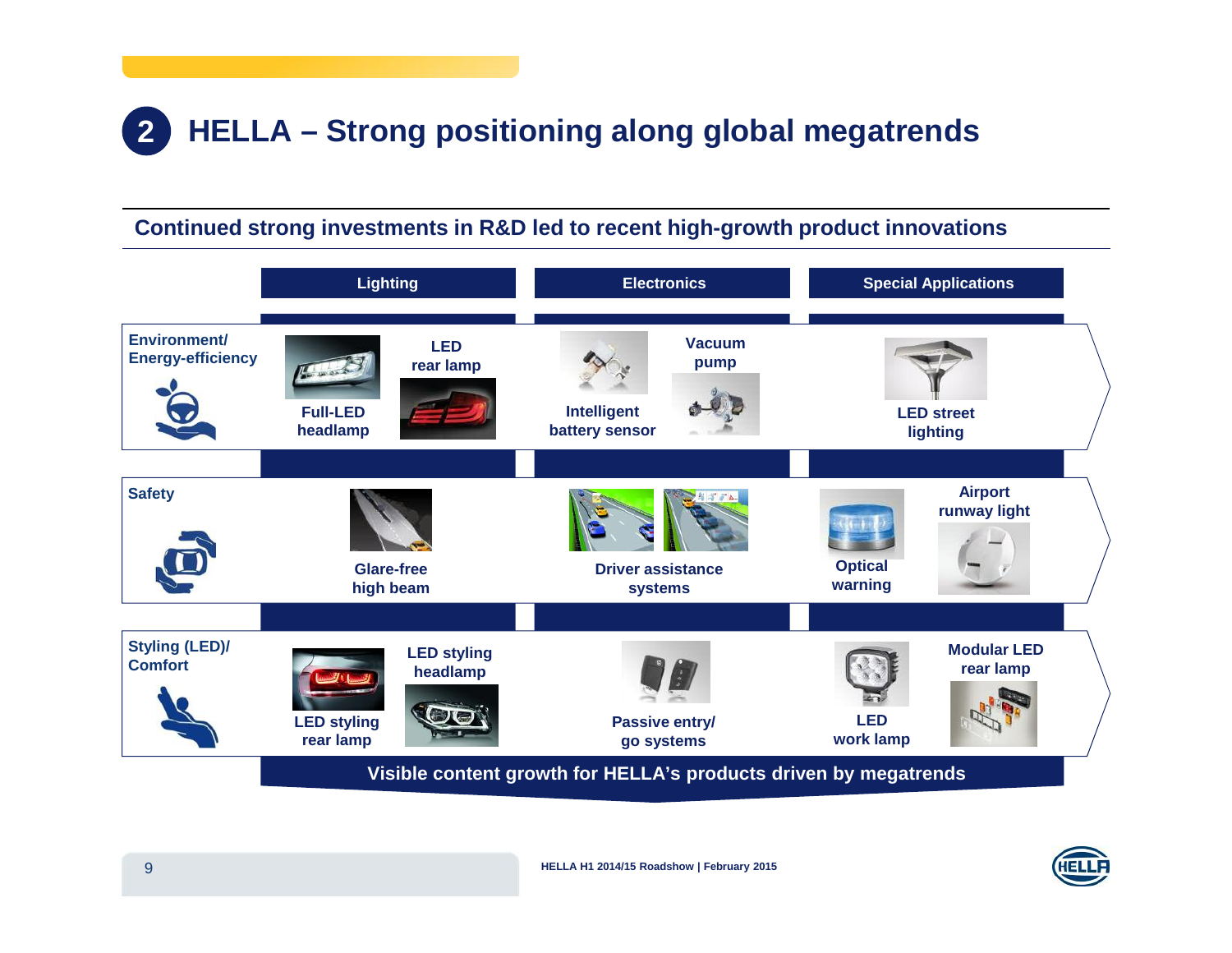### **Leading market positions in Lighting (in particular LED) and selected electronics products 3**



\*Source: L.E.K. market analysis (May 2014); all figures relating to selected markets and product categories based on HELLA's product portfolio, as covered in L.E.K. report; Growth: CAGR 2013/14-2018/19 \*\*Including 100% of related JV sales

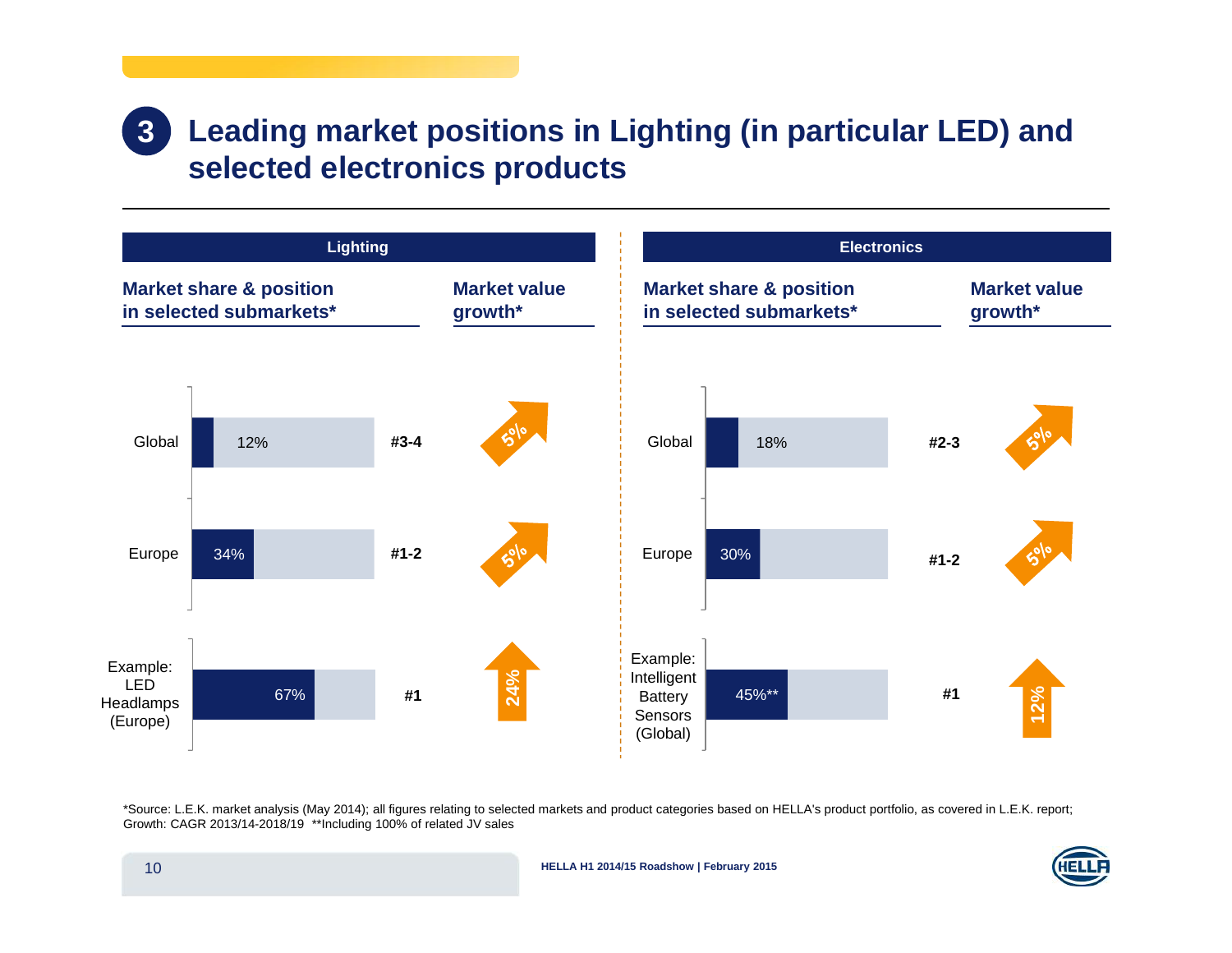#### **4Favorable customer mix and regional exposure**



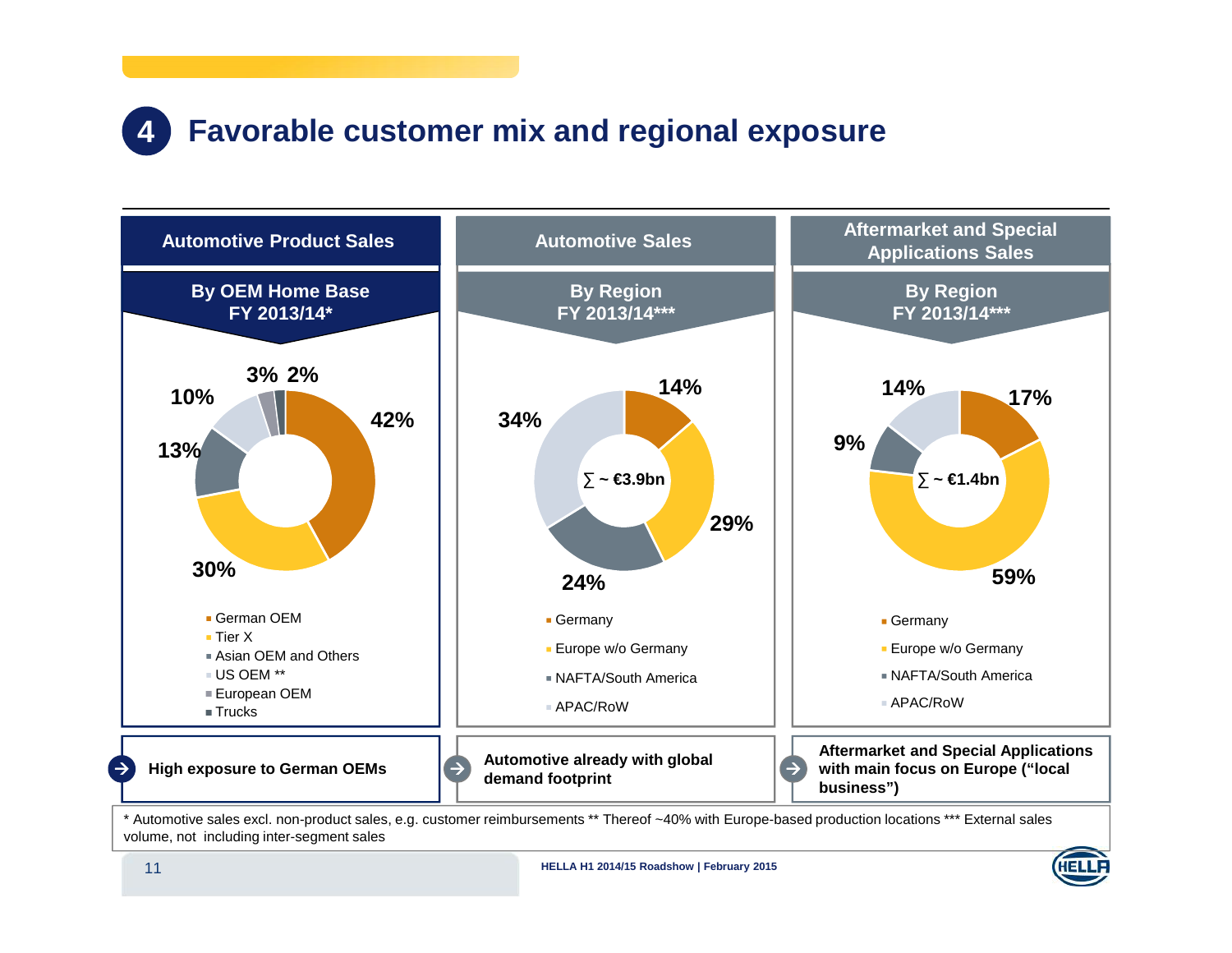# **HELLA's network approach provides additional lever to growth 5 and profitability development**

**Selected examples from the HELLA network**

#### **HELLAnetwork strategy**

- $\rightarrow$  HELLA counts on JVs and partnerships for **more than 15 years**
- **Key strategic rationale**
	- **Access to technology know-how** in order to strengthen product portfolio offer
	- **Access to new markets or customer groups** via partners' established network
	- **Economies of scale** in operations, e.g. purchasing and production



\*Based on non-audited, internal IFRS reporting as of May 31, 2014; all equity accounted investments added together (on <sup>a</sup> hypothetical 100% basis, irrespective of HELLA's percentage share)

**HELLA H1 2014/15 Roadshow | February 2015**

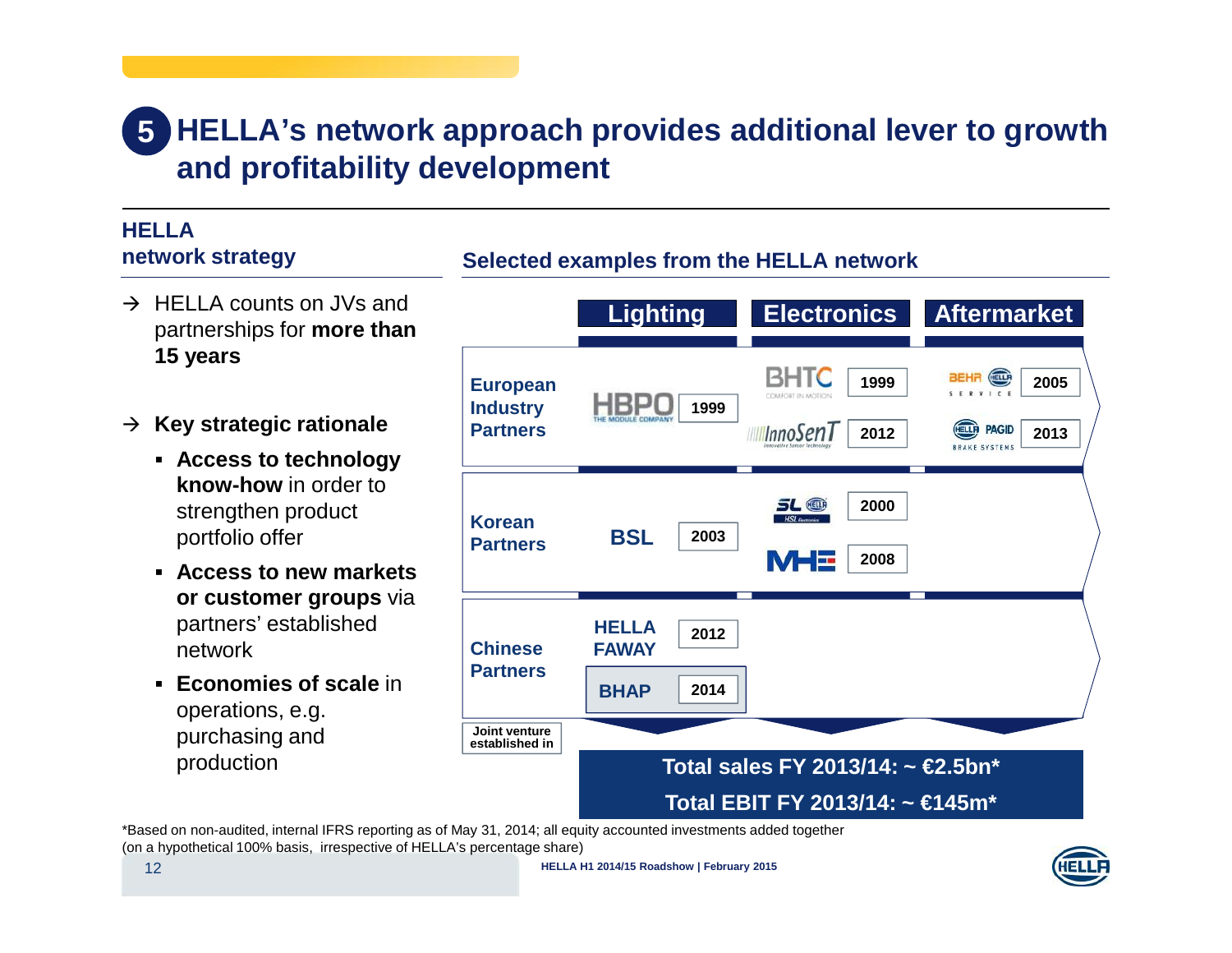#### **Competitive advantage through complete aftermarket solutions 6**

| <b>Independent Aftermarket</b>                                                                                                                       | <b>Wholesale</b>                                                                                                                              | <b>Workshop Equipment</b>                                                                                                               |
|------------------------------------------------------------------------------------------------------------------------------------------------------|-----------------------------------------------------------------------------------------------------------------------------------------------|-----------------------------------------------------------------------------------------------------------------------------------------|
| • Sale of parts to independent<br>wholesalers<br>• Particularly strong position of<br>sales network and brand<br>presence in European home<br>market | • Sale of full product range to<br>garages<br>$\left  + \right $<br>• Market leader in Denmark,<br>and second largest wholesaler<br>in Poland | • Sale of diagnostic equipment<br>and software to garages<br>$+$<br>• One of the two largest<br>suppliers in German-speaking<br>markets |
|                                                                                                                                                      |                                                                                                                                               | n<br>$\mathcal{D}$                                                                                                                      |







HELLA provides the full portfolio including services and solutions and can deliver the entire value chain which<br>apparates nuch and pull effects **generates push and pull effects**

Source: L.E.K. market analysis (May 2014).

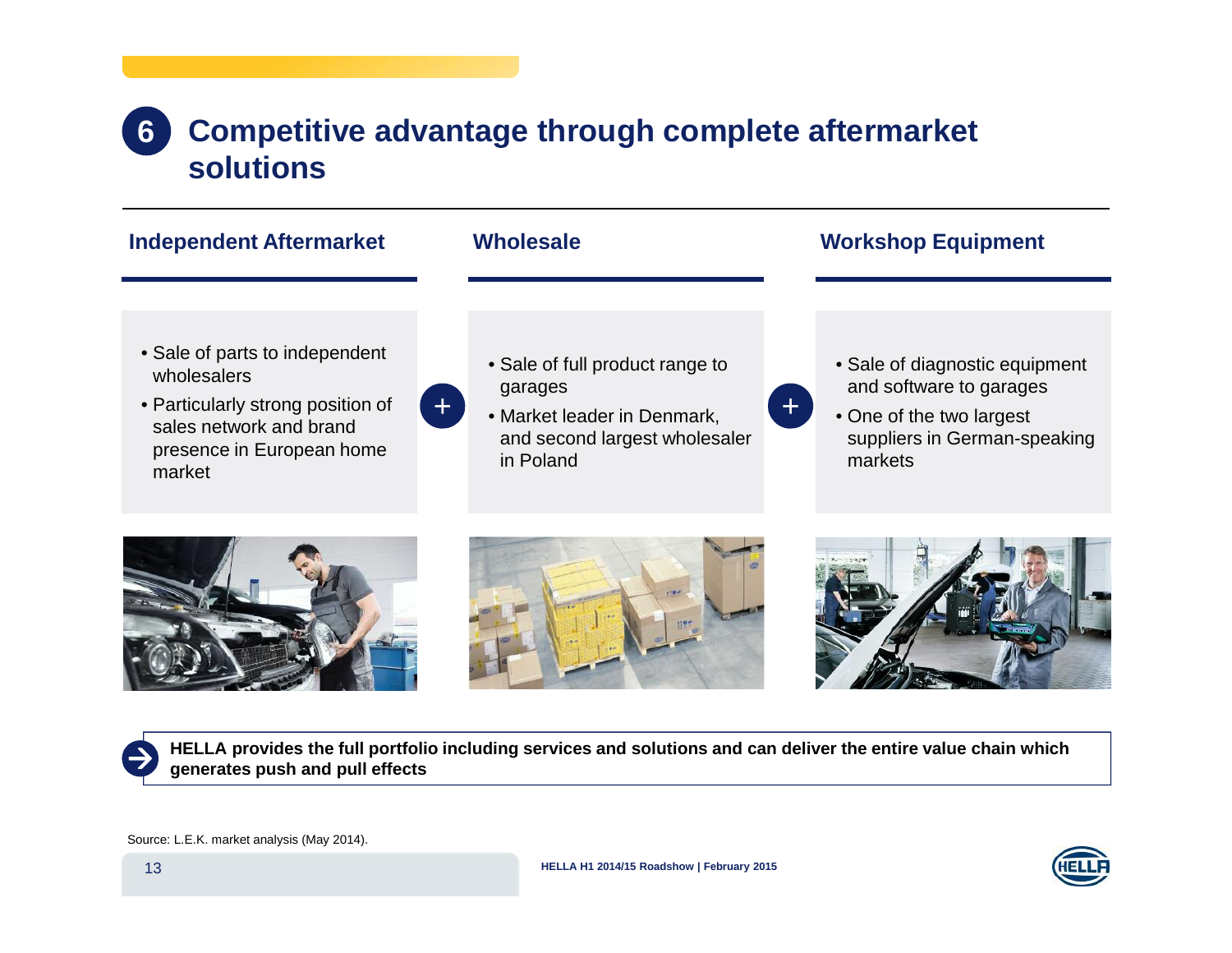#### **High resilience of business model through strong share of Aftermarket business6**



### **High financial resilience of Aftermarket business with stable cash flow generation**

- Generally **anti-cyclical behavior of Aftermarket** business without dependence on car demand
- Relatively **low variance in growth rates**, both for sales and especially for profits
- **Stable Aftermarket business share** in HELLA's overall business

\*All figures as reported; w/o adjustments for consolidation or accounting changes; 03/04 – 06/07 based on HGB accounting, thereafter IFRS accounting \*\* incl. sale of Danish subsidiary Holger Christiansen A/S

![](_page_13_Picture_8.jpeg)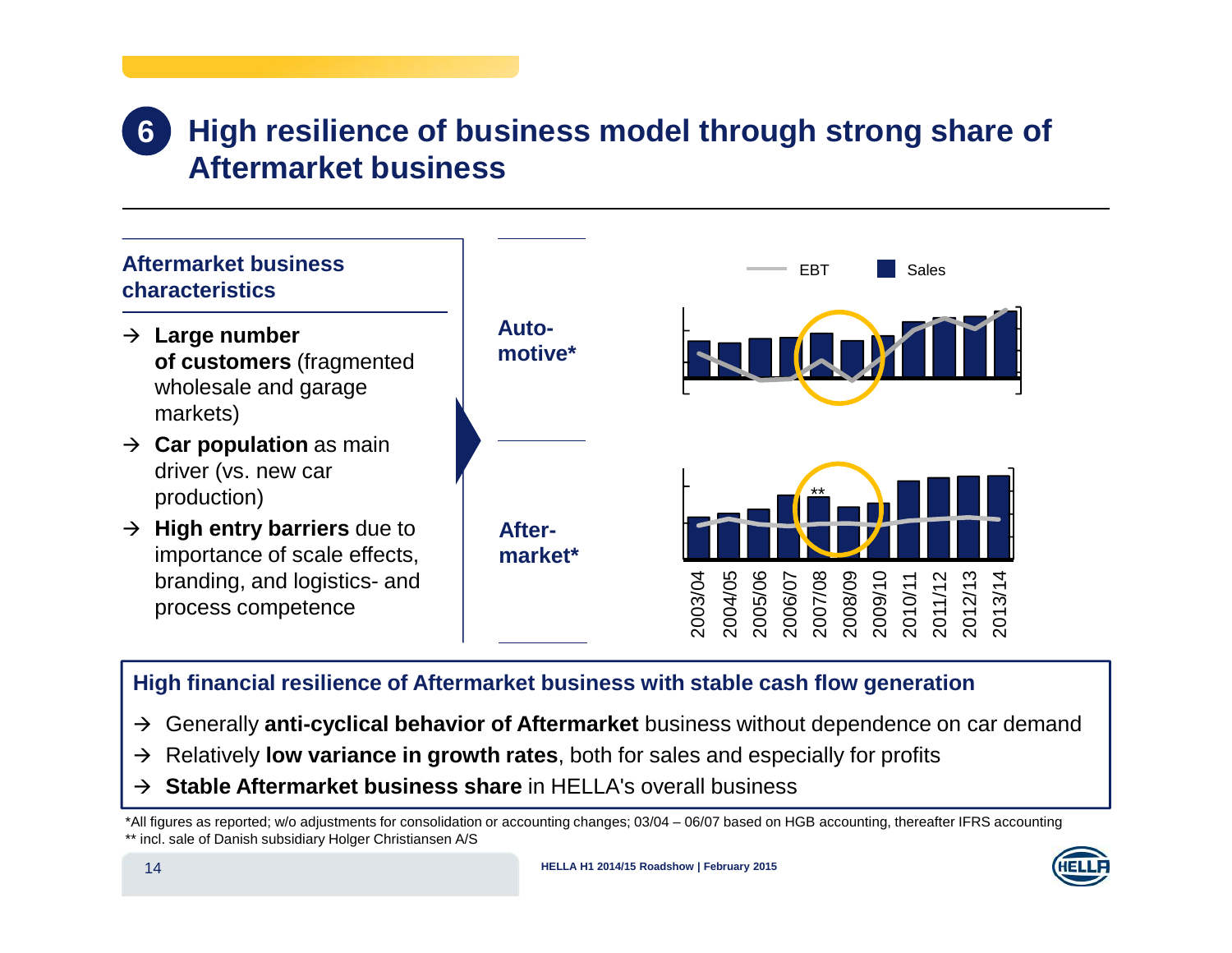# **Operational excellence: Example Gross Margin improvement**

#### **Gross Profit Margin\***

**7**

![](_page_14_Figure_2.jpeg)

#### **Comments**

- **Continuous improvement** of **gross profit margin** by ~ 2.0%p in the last two years
- **Attractive product portfolio** in Automotive
- → Improvement driven by **focus on scale effects** based on new profitable product generations, and operational excellence:
	- •**Footprint optimization**
	- •**Cost-saving measures**
	- •**Supply chain optimization**
- **High-tech launches** in Lighting **tightening gross profit** temporarily

\* FY 12/13 adjusted to reflect new IFRS 11 and IAS 19, FY 11/12 adjusted to reflect new IFRS 11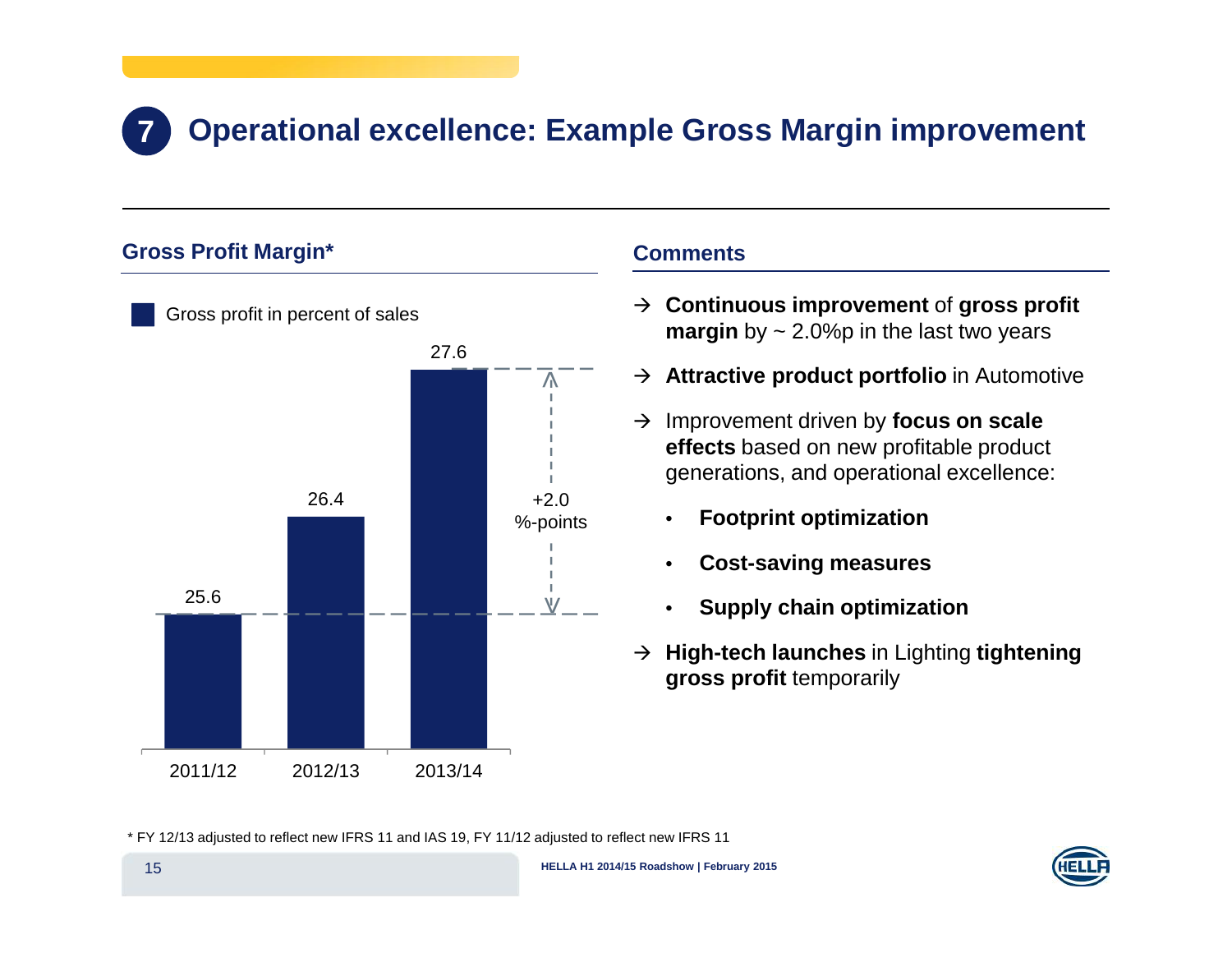### **7 Globalization initiative supports technological leadership and optimized global footprint**

**Focus on global capabilities, innovation and structures through dedicated programs with investments to secure strong global positioning & technological leadership**

![](_page_15_Figure_2.jpeg)

\* FY 12/13 adjusted to reflect new IFRS 11 and IAS 19, FY 11/12 adjusted to reflect new IFRS 11 Net CapEx defined as CapEx less pre-payments by customers for series production

![](_page_15_Picture_4.jpeg)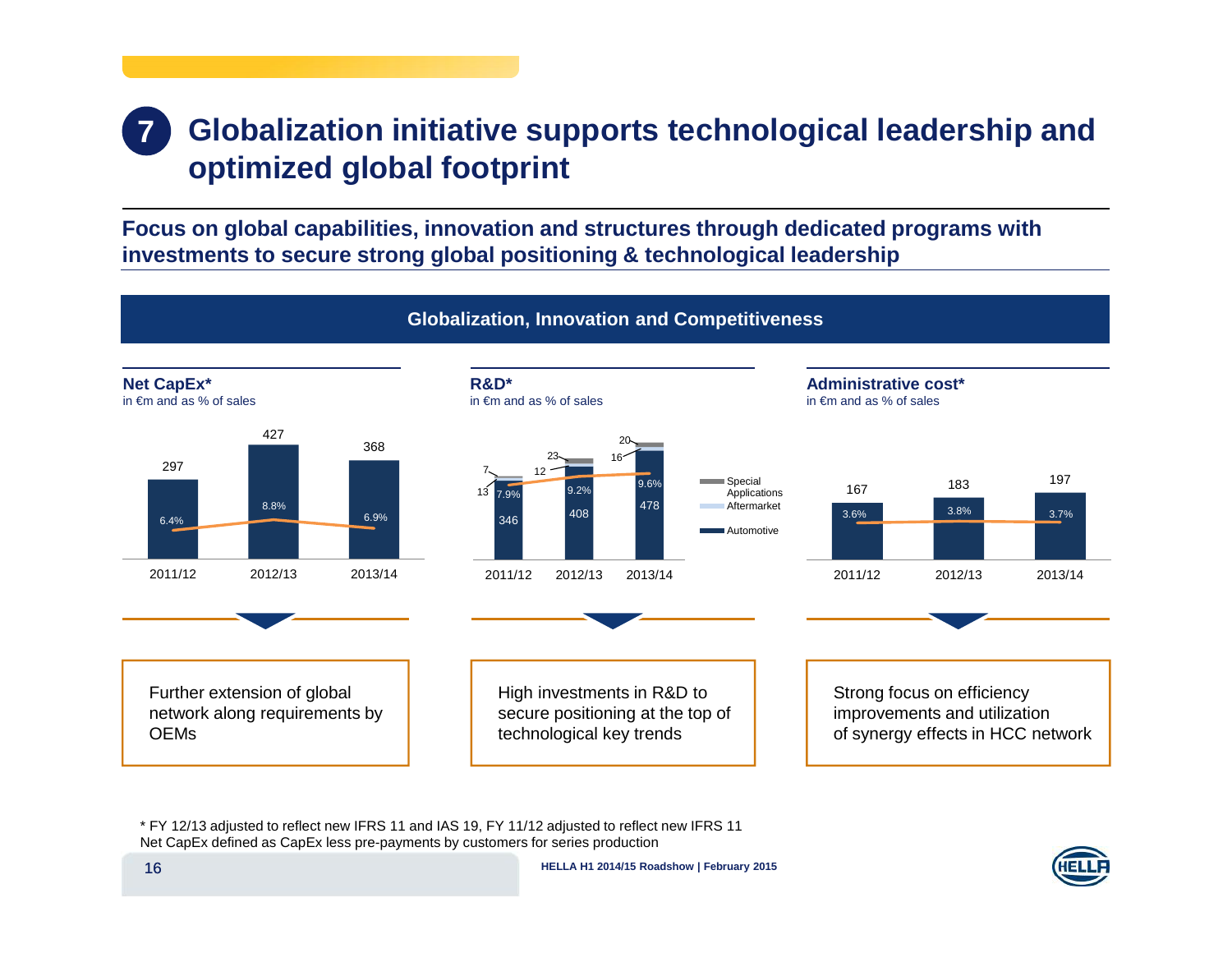### **Agenda**

- **1. Introduction**
- **2. Key Investment Highlights**
- **3. Strong H1 2014/15 Performance**

![](_page_16_Picture_4.jpeg)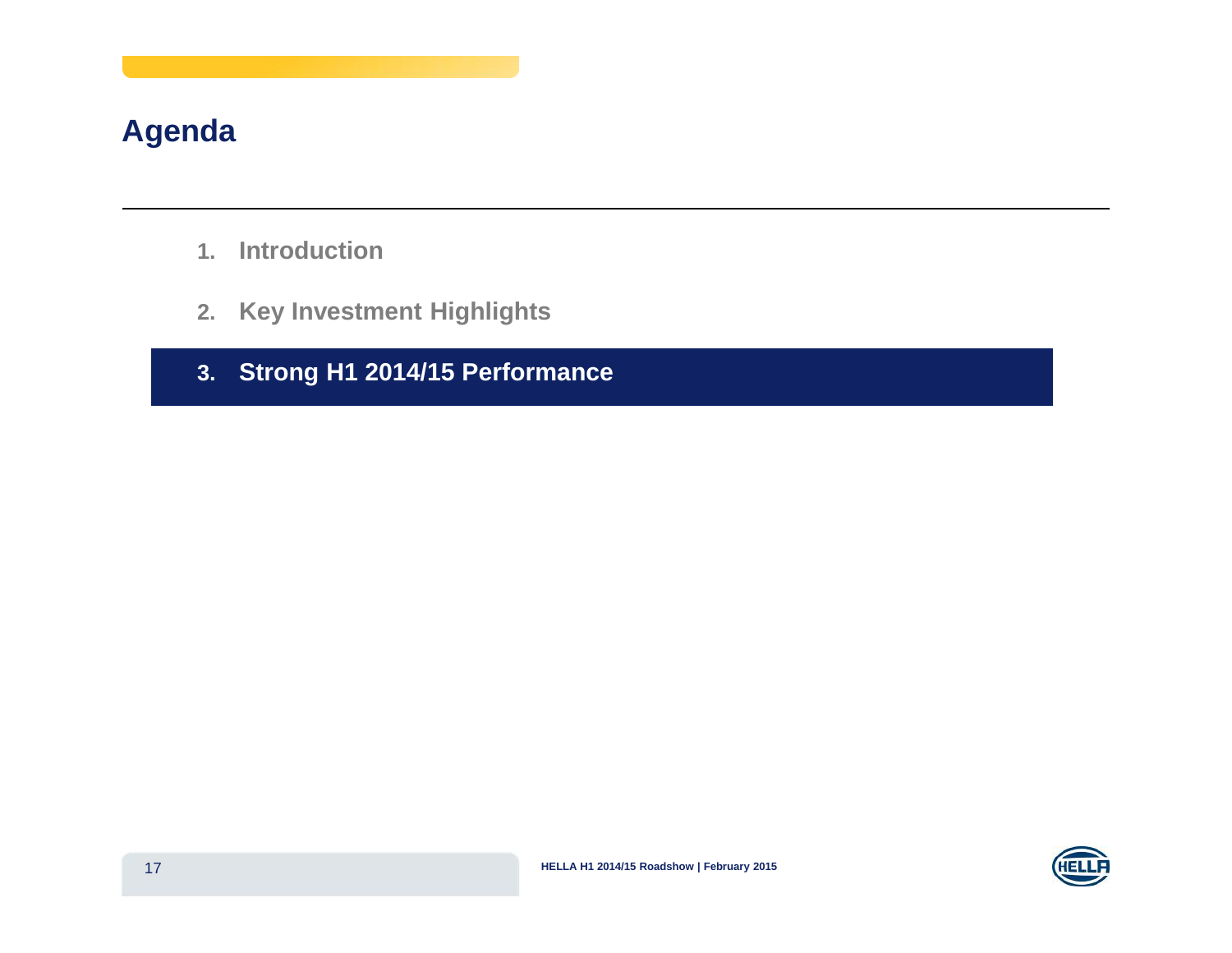### **Strongly improved EBIT compared to H1 of the previous year** Key Financials – H1 FY 2013/14 vs. H2 FY 2014/15

![](_page_17_Figure_1.jpeg)

 **Further sales growth (+6.1%)** compared to previous year

•

- • **Increased gross profit and gross margin** as result of **operational excellence** efforts as well as **scale** and **mix effects**
- **High R&D activities** based on globalization efforts and innovation strategy
- **EBITDA margin** at **13.5%** after 12.1% in previous year
- • $\bullet$  In line with capital market standards **EBIT excludes the other financial result** (EBIT effect in H1 FY 2014/15 plus EUR 8 mill., H1 FY 2013/2014 plus EUR 6 mill.)
- $\bullet$  **Adjusted EBIT margin** at **8.0%** after 7.1% in previous year

\* Adjusted for one-off effects related to the voluntary severance and partial retirement program of EUR 5.4 mill. (H1 FY 2014/15) and of EUR 16.5 mill. (H1 FY 2013/14)

![](_page_17_Picture_9.jpeg)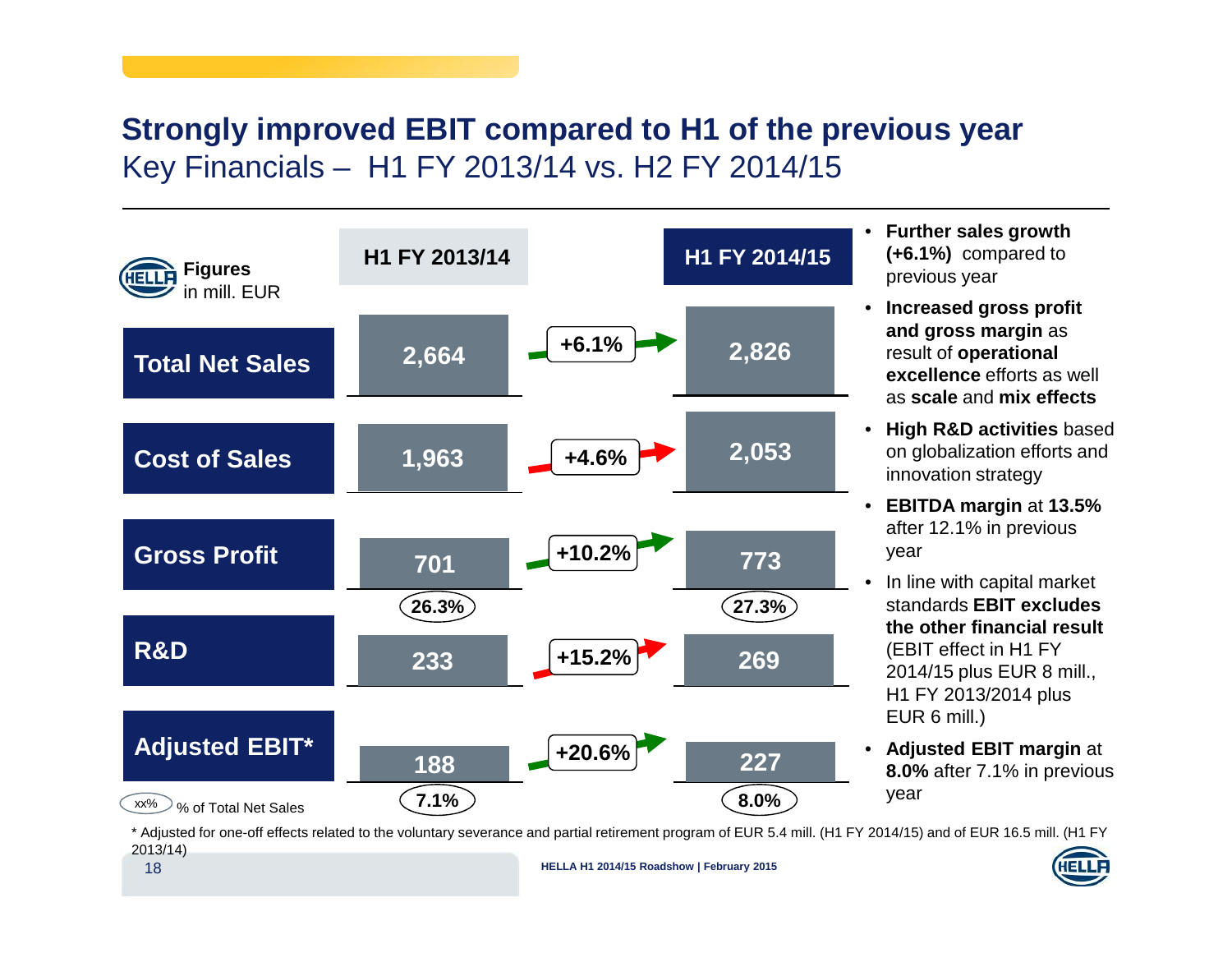### **Conservative financial policy and solid balance sheet** Baa2 rating (stable outlook)

#### **Net debt\***

![](_page_18_Figure_2.jpeg)

### **Equity\***

in €m and as ratio net debt / EBITDA in ∈m and as equity ratio

![](_page_18_Figure_5.jpeg)

- Sustainable low ratio of Net debt / EBITDA, which is considerably below 0.5x
- High diversification with regards to maturities of financial debt
- Competitive dividend policy (30% of net income attributable to shareholders going forward)

\* FY 12/13 adjusted to reflect new IFRS 11 and IAS 19, FY 11/12 adjusted to reflect new IFRS 11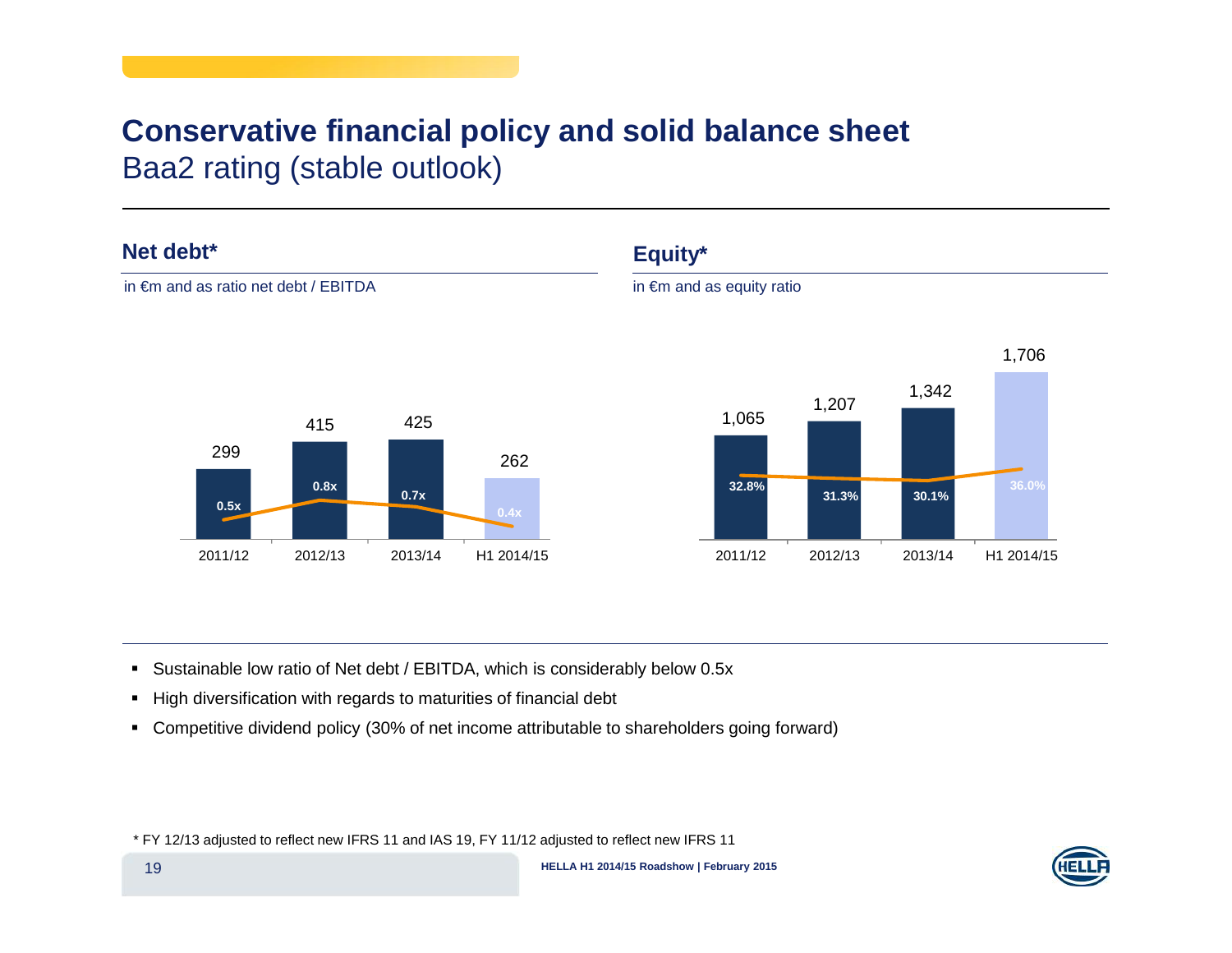### **Growth is mainly driven by Automotive segment** Segment results – H1 FY 2013/14 to H1 FY 2014/15

**Automotive\***

![](_page_19_Figure_2.jpeg)

- **Strong demand for innovative** electronics and LED products geared to megatrends energy efficiency, safety, and styling
- **-** Strong position in premium customer segment
- Global presence in growth markets

![](_page_19_Figure_6.jpeg)

- Market slow-down especially in the German independent Aftermarket
- Consolidation of customer base
- **Over proportional reduction of** profitability due to fix cost structure

![](_page_19_Figure_10.jpeg)

- Reduced sales due to slump in the target group Agriculture (Ukraine crisis)
- Unfavorable product mix

\* Total sales including intersegment sales

\*\* Sales figures for Lighting & Electronics do not add up to Automotive sales due to sales between those two business divisions

![](_page_19_Picture_15.jpeg)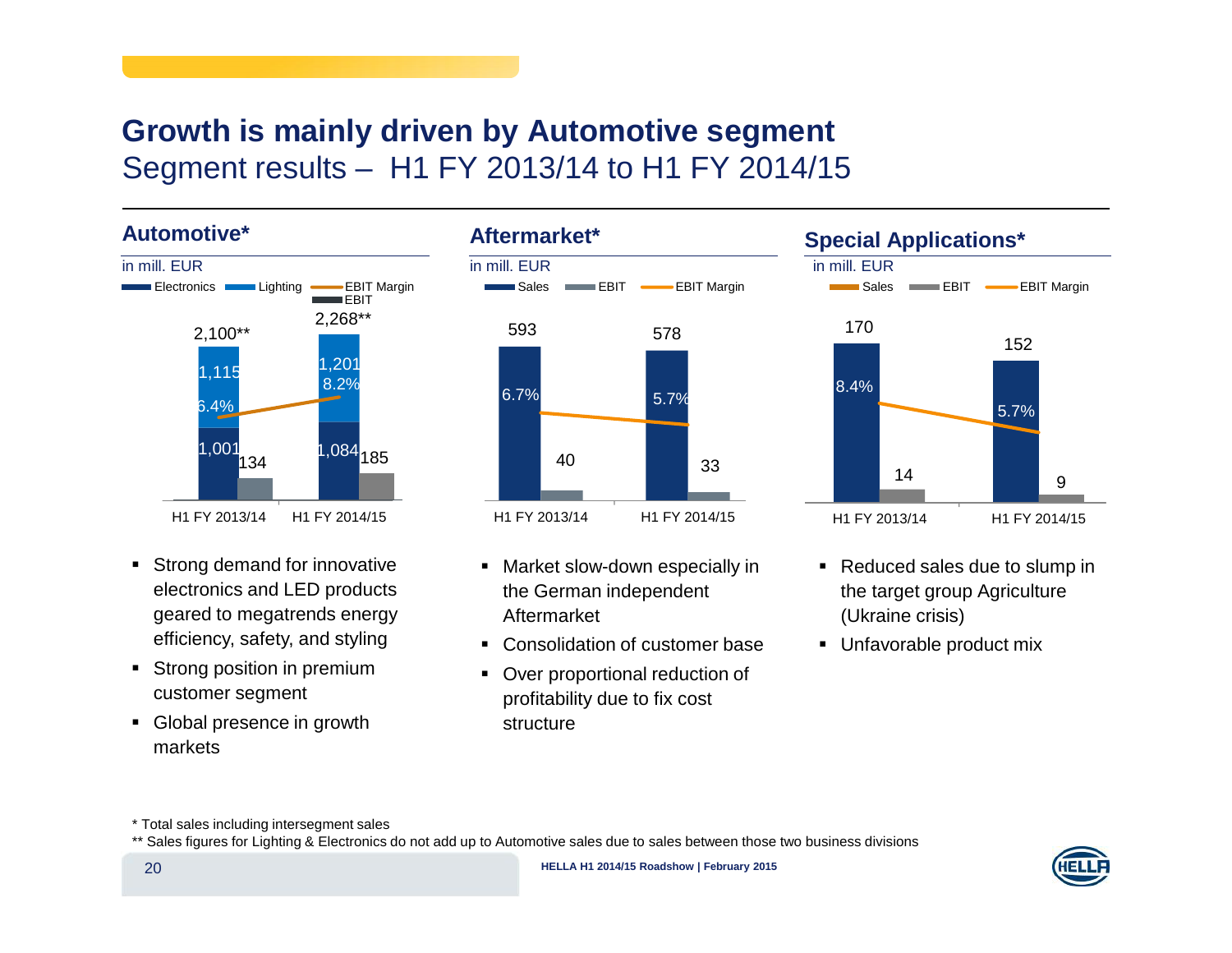# **Growth supported by solid financial position**

Financial policy reinforces strategy

### **Solid financial position**

![](_page_20_Figure_3.jpeg)

- **Increase of equity ratio by 6pp compared to the beginning of the financial** year after capital increase with net inflow of 272 mill. EUR
- Despite debt repayment still **high liquidity position** with around 1 bill. EUR available financial assets
- Solid financial structure with Net Debt / EBITDA (LTM) at 0.4x

### **Reinforcement of Growth Strategy**

- •**1**
	- Financing of further **organic growth** in all segments
		- − Continuous investments ininnovative technologies and products
		- −Expansion of global footprint
		- − Expansion into new business models
- •**2** Continuation of **growth path** with new external partners along established **HELLA network strategy**
- • **Anorganic growth with focus on smaller acquisition** in the business activities Electronics, Aftermarket and Special Applications **3**

![](_page_20_Picture_16.jpeg)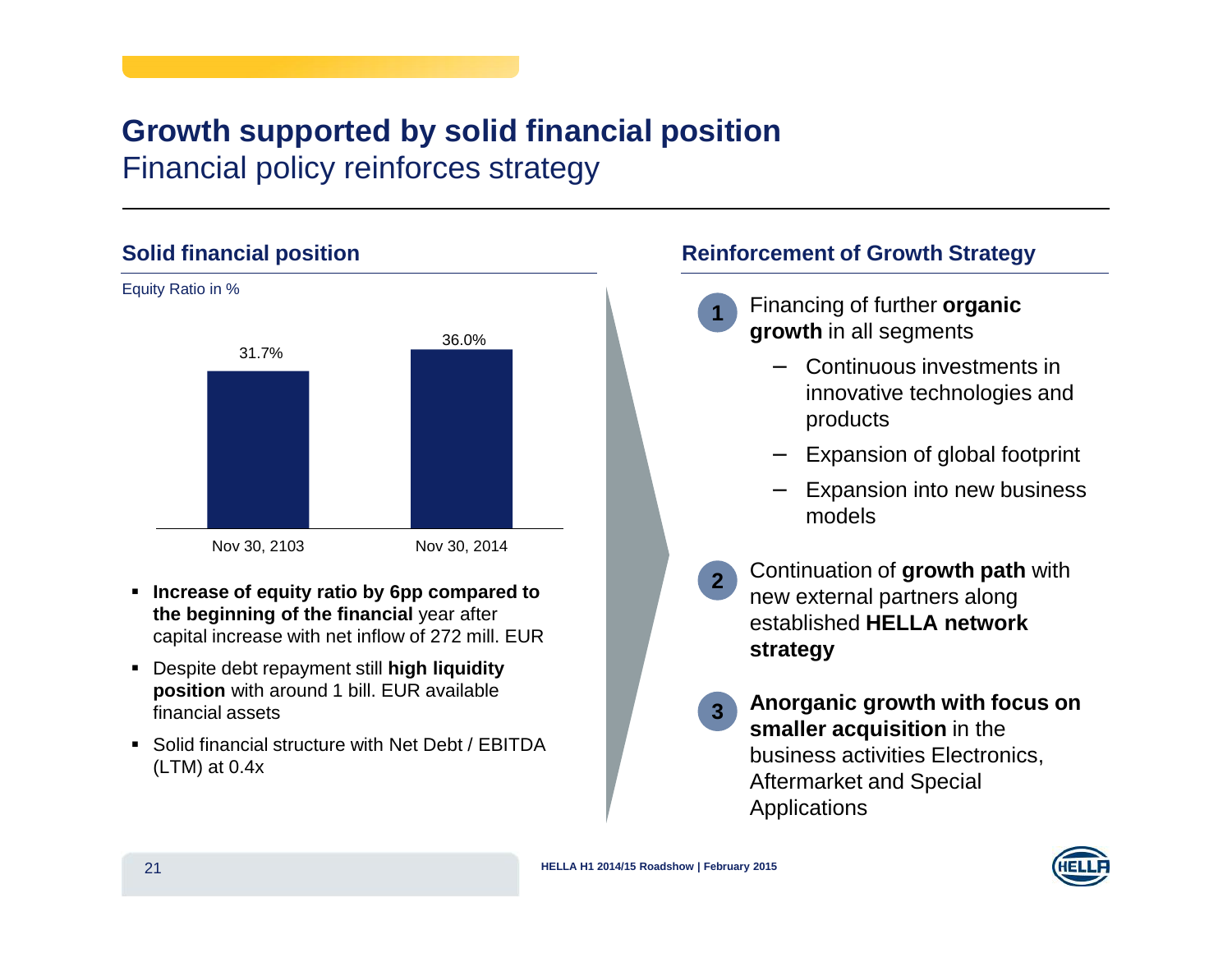### **HELLA – Technology leader with global footprint and favorable customer mix**

![](_page_21_Figure_1.jpeg)

![](_page_21_Picture_3.jpeg)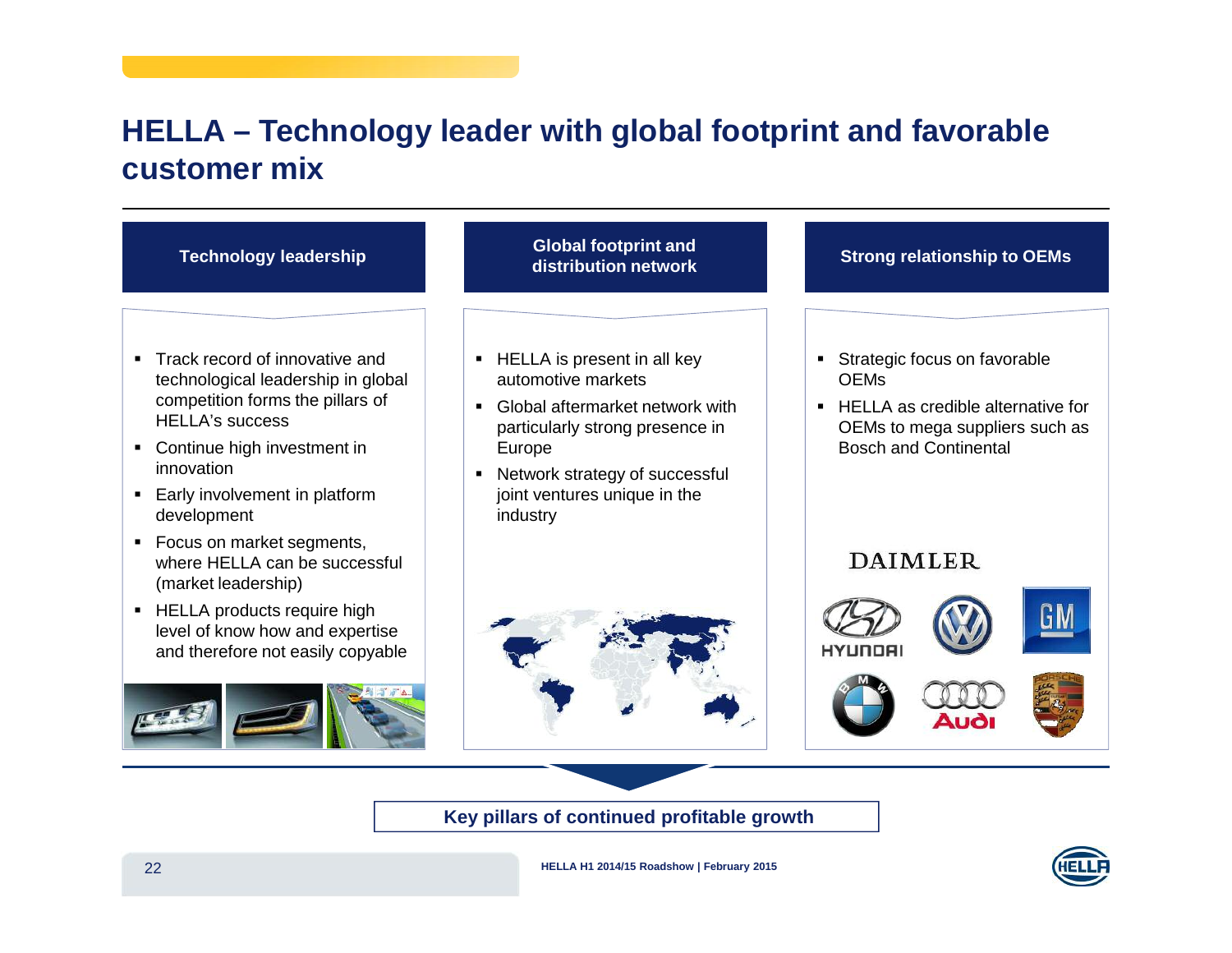### **Agenda**

# **Appendix**

- -**Examples Technology Leadership**
- $\blacksquare$ **Financial Result H1 2014/15**

![](_page_22_Picture_4.jpeg)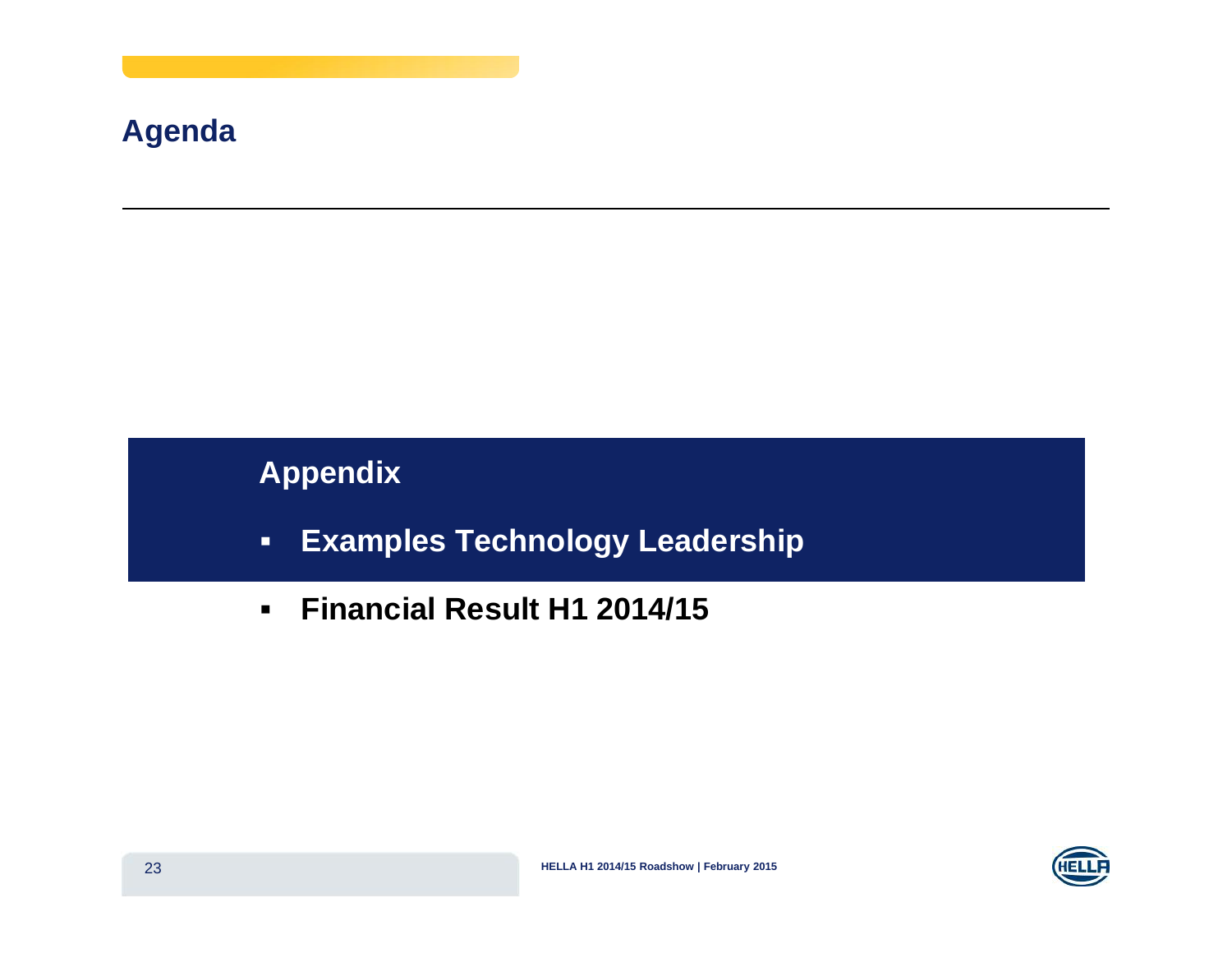### **Examples Technology Leadership** Lighting: Audi A8 headlamp innovation

#### **Audi A8 matrix LED headlamp**

#### **Product description**

- $\rightarrow$  The latest model of the Audi flagship offers customers the opportunity to order the world's first ever matrix LED with <sup>a</sup> glare-free high beam and <sup>a</sup> dynamic indicator light
- $\rightarrow$  Combination of traffic recognition by camera technology and intelligent control of the headlamp
- $\rightarrow$  Splitting up of the high beam into five reflectors, each one having a chip containing 5 LEDs allows permanent driving with high beam without glaring oncoming or ahead traffic
- $\rightarrow$  By the shutting down or dimming of individual LEDs, oncoming or ahead traffic is blanked out of the field of high beam light distribution in real time
- $\rightarrow$  The implementation of Matrix technology allows, for the first time, several tunnels to open simultaneously, masking out up to 8 different road users
- $\rightarrow$  25 individually controlled segments per headlamp
- $\rightarrow$  Evidence of synergies between Lighting and Electronics

#### **Benefits**

- $\rightarrow$  Best illumination without glaring any oncoming vehicles or the vehicles ahead – high-safety feature
- $\rightarrow$  Helps the driver with better visibility (implementation of matrix technology allows, for the first time, several light tunnels to open simultaneously)
- $\rightarrow$  Nearly achieves daylight quality for light impression at night
- $\rightarrow$  Mechanism-free realization of light function with dynamic behaviour
- $\rightarrow$  Navigation-based light control

![](_page_23_Picture_16.jpeg)

#### **Addressing key mega trends: environment, safety, styling & comfort**

Source: HELLA

![](_page_23_Picture_19.jpeg)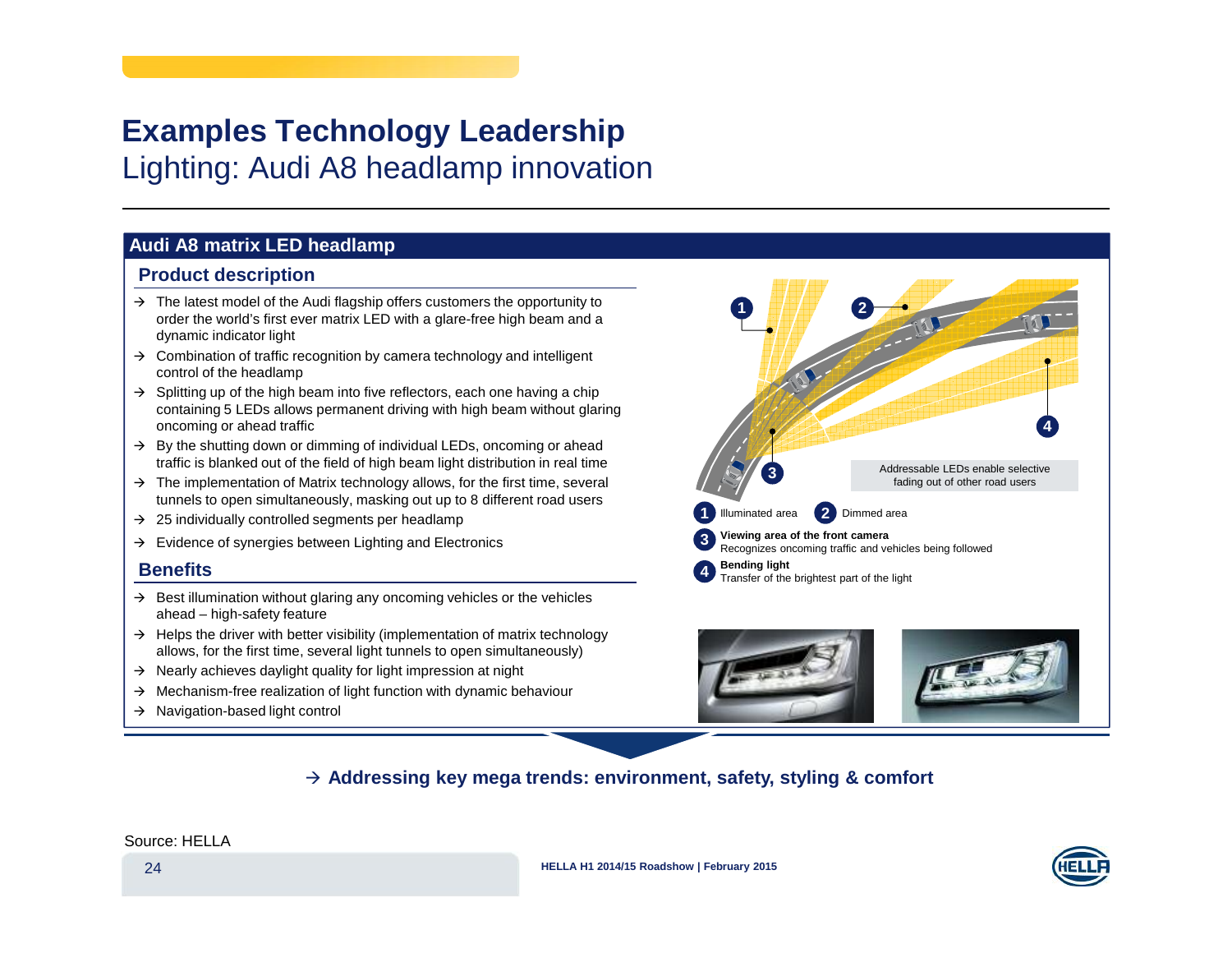# **Examples Technology Leadership**

### Electronics: European leadership in the high growth market of rear applications based on 24 GHz radar\*

![](_page_24_Picture_2.jpeg)

**Safety**

**"Growing complexity and challenges in today's traffic require support by electronic systems to improve traffic safety."**

OEM's and government organizations are continuously striving to reduce the frequency of accidents and severity of injuries in vehicles.

HELLA delivers technologies for driver assurance and works closely with OEM's in the development of innovative solutions for a safer driving experience.

![](_page_24_Picture_6.jpeg)

- $\rightarrow$  HELLA is considered the European leader in the high growth market of rear applications based on 24 GHz radar and belongs to the top market players worldwide
- $\rightarrow$  2 sensor comfort system enable following functions
	- Lane Change Assist (LCA)
	- Blind Spot Detection (BSD)
	- -Pre-Crash Rear (PCR)
	- -Rear Cross Traffic Alert (RCTA)

**24 GHz Radar**

- $\rightarrow$  Cost effective solution with scalable functional spectrum
- $\rightarrow$  Successful series developments with more than 25 carlines at 8 OEMs

![](_page_24_Picture_16.jpeg)

![](_page_24_Picture_17.jpeg)

![](_page_24_Picture_18.jpeg)

![](_page_24_Picture_19.jpeg)

Source: L.E.K. research; HELLA

![](_page_24_Picture_21.jpeg)

**HELLA H1 2014/15 Roadshow | February 2015**

\*Source: L.E.K. market analysis (May 2014)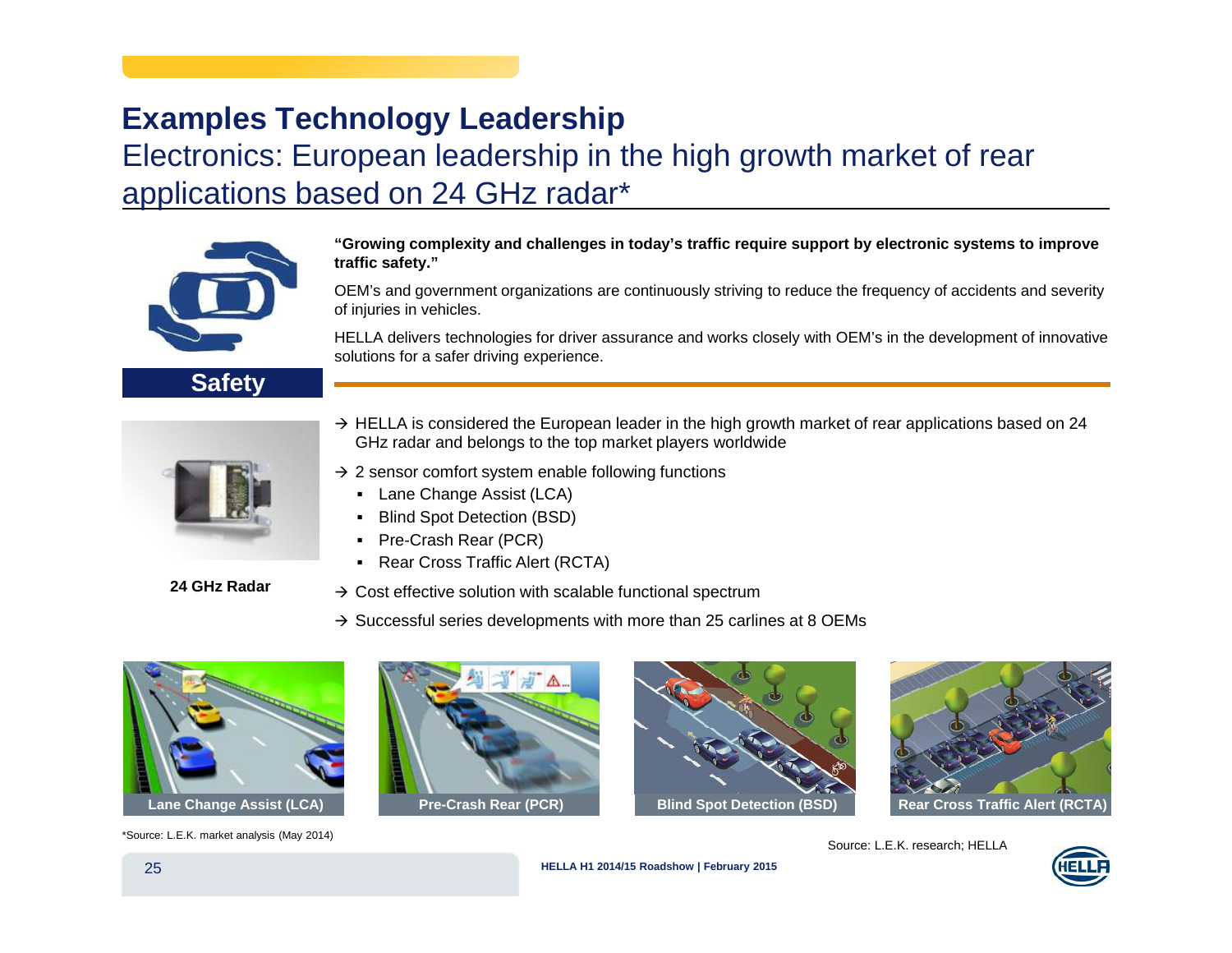## **Agenda**

# **Appendix**

- -**Examples Technology Leadership**
- -**Financial Result H1 2014/15**

![](_page_25_Picture_4.jpeg)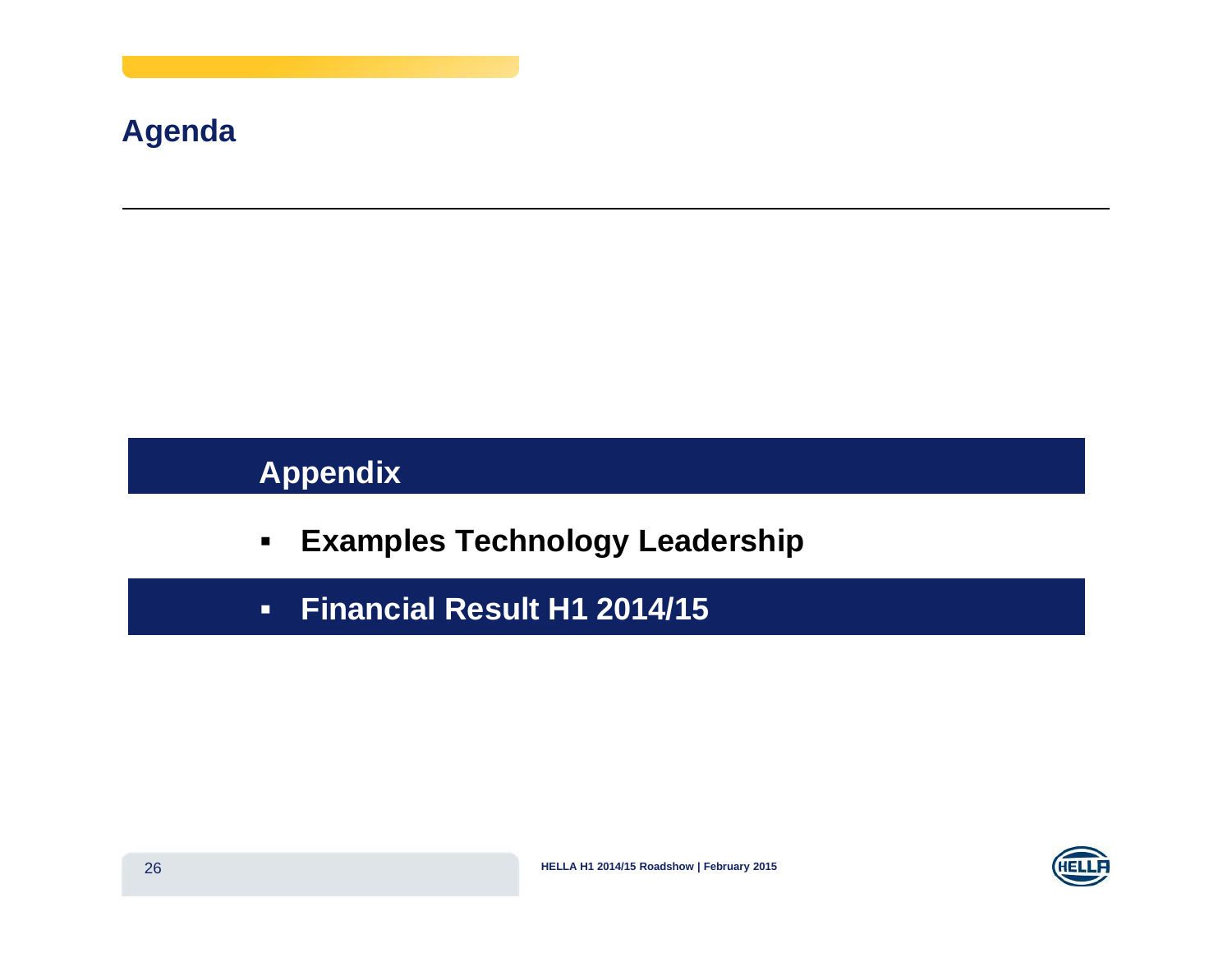# **Financial Result H1 2014/15** Key figures

| <b>Figures</b><br>in mill. EUR           | <b>Key Financial Metrics</b>              |                                           |              |  |  |
|------------------------------------------|-------------------------------------------|-------------------------------------------|--------------|--|--|
|                                          |                                           | <b>Key Financial Metrics</b>              |              |  |  |
|                                          | <b>November 30, 2014</b><br><b>Actual</b> | <b>November 30, 2013</b><br><b>Actual</b> | <b>Delta</b> |  |  |
| <b>Sales</b>                             | 2,826                                     | 2,664                                     | $+6%$        |  |  |
| <b>EBITDA</b>                            | 381                                       | 323                                       | $+18%$       |  |  |
| <b>EBIT</b>                              | 221                                       | 171                                       | $+29%$       |  |  |
|                                          |                                           |                                           |              |  |  |
| <b>Net Debt</b>                          | 262                                       | 521                                       | $-50%$       |  |  |
| <b>Equity</b>                            | 1,706                                     | 1,236                                     | $+38%$       |  |  |
| <b>Equity Ratio</b>                      | 36.0%                                     | 31.7%                                     | $+4.3pp$     |  |  |
| <b>Gross CAPEX</b>                       | 242                                       | 270                                       | $-10%$       |  |  |
|                                          |                                           |                                           |              |  |  |
| Net Debt / EBITDA (LTM)                  | 0.4x                                      | 0.9x                                      |              |  |  |
| Interest coverage ratio (min.<br>$5x)^*$ | 17.1x                                     | 18.5x                                     |              |  |  |
| Gearing (max. 1.3x)**                    | 0.2x                                      | 0.4x                                      |              |  |  |

**HELLA H1 2014/15 Roadshow | February 2015**

![](_page_26_Picture_3.jpeg)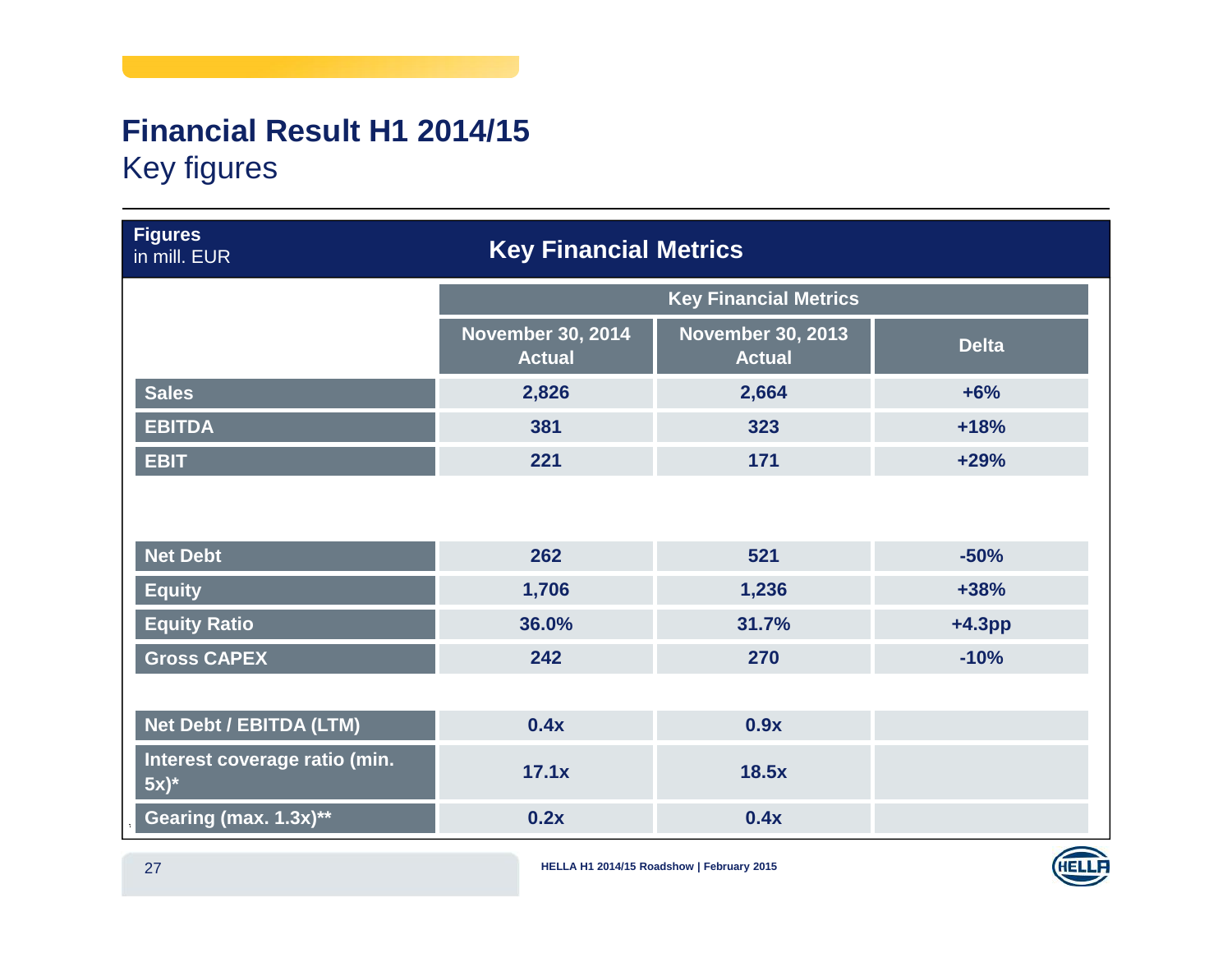## **Financial Result H1 2014/15** Income statement – H1 FY 2014/15

| in mill. EUR                   | H1 FY 2014/15 |          | H1 FY 2013/14 |          |
|--------------------------------|---------------|----------|---------------|----------|
| <b>Sales</b>                   | 2.826         | 100,0%   | 2.664         | 100,0%   |
| Cost of sales                  | (2.053)       | $-72,7%$ | (1.963)       | $-73,7%$ |
| <b>Gross Profit</b>            | 773           | 27,3%    | 701           | 26,3%    |
| Research and development costs | (269)         | $-9,5%$  | (233)         | $-8,8%$  |
| <b>Distribution costs</b>      | (222)         | $-7,9%$  | (218)         | $-8,2%$  |
| Administrative costs           | (95)          | $-3,4%$  | (89)          | $-3,4%$  |
| Other income and expenses      | 6             | 0,2%     | (11)          | $-0,4%$  |
| Income from associates         | 28            | 1,0%     | 22            | 0,8%     |
| <b>EBIT</b>                    | 221           | 7,8%     | 171           | 6,4%     |
| Financial income               | 13            | 0,4%     | 9             | 0,3%     |
| <b>Financial expenses</b>      | (37)          | $-1,3%$  | (30)          | $-1,1%$  |
| <b>Earnings before taxes</b>   | 197           | 7,0%     | 151           | 5,7%     |
| Taxes on income                | (46)          | $-1,6%$  | (41)          | $-1,5%$  |
| <b>Earnings for the period</b> | 151           | 5,4%     | 109           | 4,1%     |

![](_page_27_Picture_2.jpeg)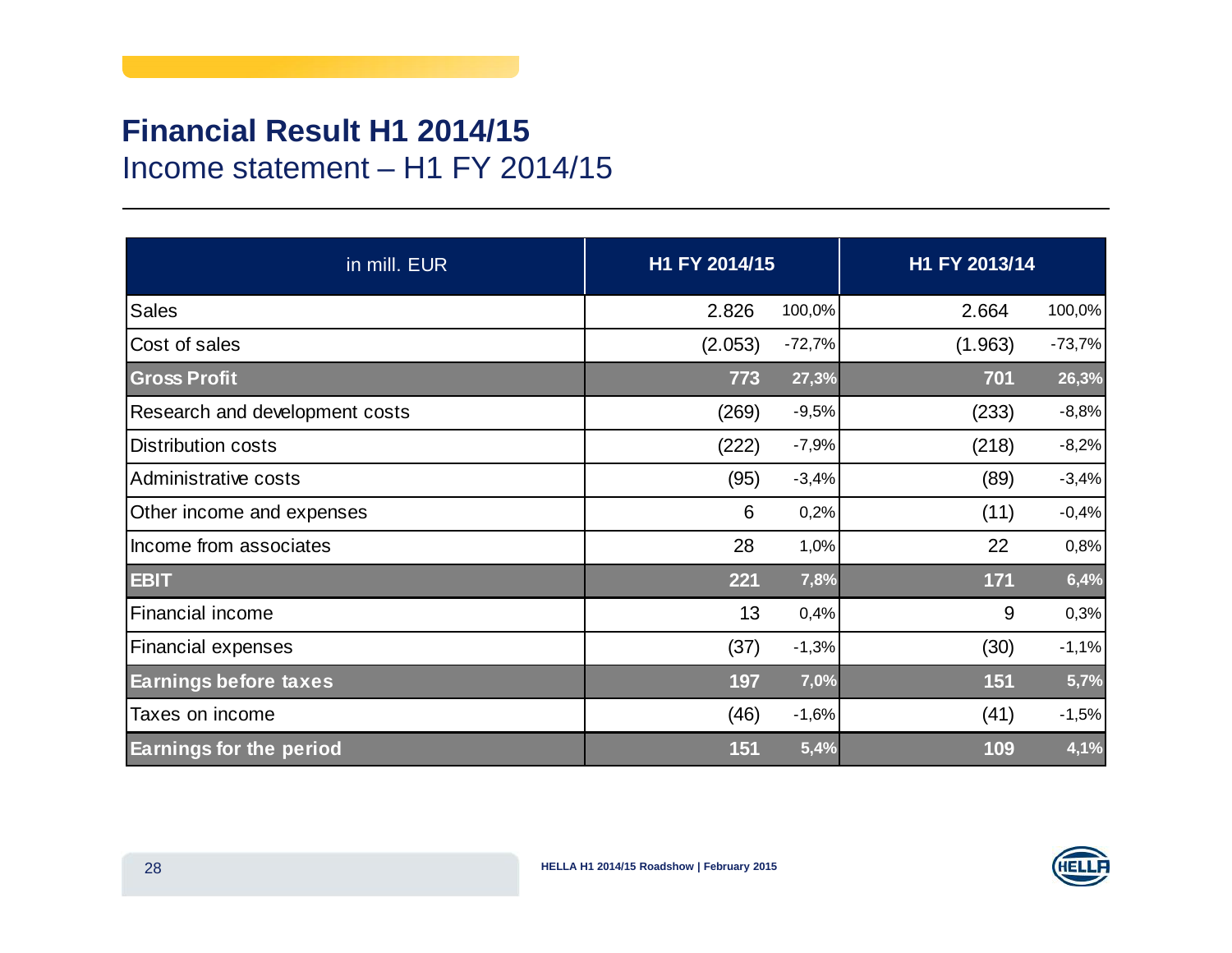### **Financial Result H1 2014/15**

Balance sheet – Assets: November 30, 2014

| in mill. EUR                                                               | <b>November 30, 2014</b> |        | <b>November 30, 2013</b> |        |  |
|----------------------------------------------------------------------------|--------------------------|--------|--------------------------|--------|--|
| Cash, cash equivalents and financial assets                                | 988                      | 20,8%  | 558                      | 14,3%  |  |
| Trade receivables                                                          | 790                      | 16,7%  | 735                      | 18,8%  |  |
| Other receivables and non-financial assets                                 | 195                      | 4,1%   | 133                      | 3,4%   |  |
| Inventories                                                                | 658                      | 13,9%  | 600                      | 15,4%  |  |
| <b>Current assets</b>                                                      | 2.631                    | 55,4%  | 2.027                    | 52,0%  |  |
| Property, plant and equipment and<br>intangible assets                     | 1.651                    | 34,8%  | 1.461                    | 37,5%  |  |
| Shares in associated companies<br>and joint ventures and other investments | 258                      | 5,4%   | 227                      | 5,8%   |  |
| Other non-current assets                                                   | 205                      | 4,3%   | 184                      | 4,7%   |  |
| Non-current assets                                                         | 2.114                    | 44,6%  | 1.872                    | 48,0%  |  |
| <b>Total assets</b>                                                        | 4.745                    | 100,0% | 3.899                    | 100,0% |  |

![](_page_28_Picture_3.jpeg)

 $\mathbf{r}$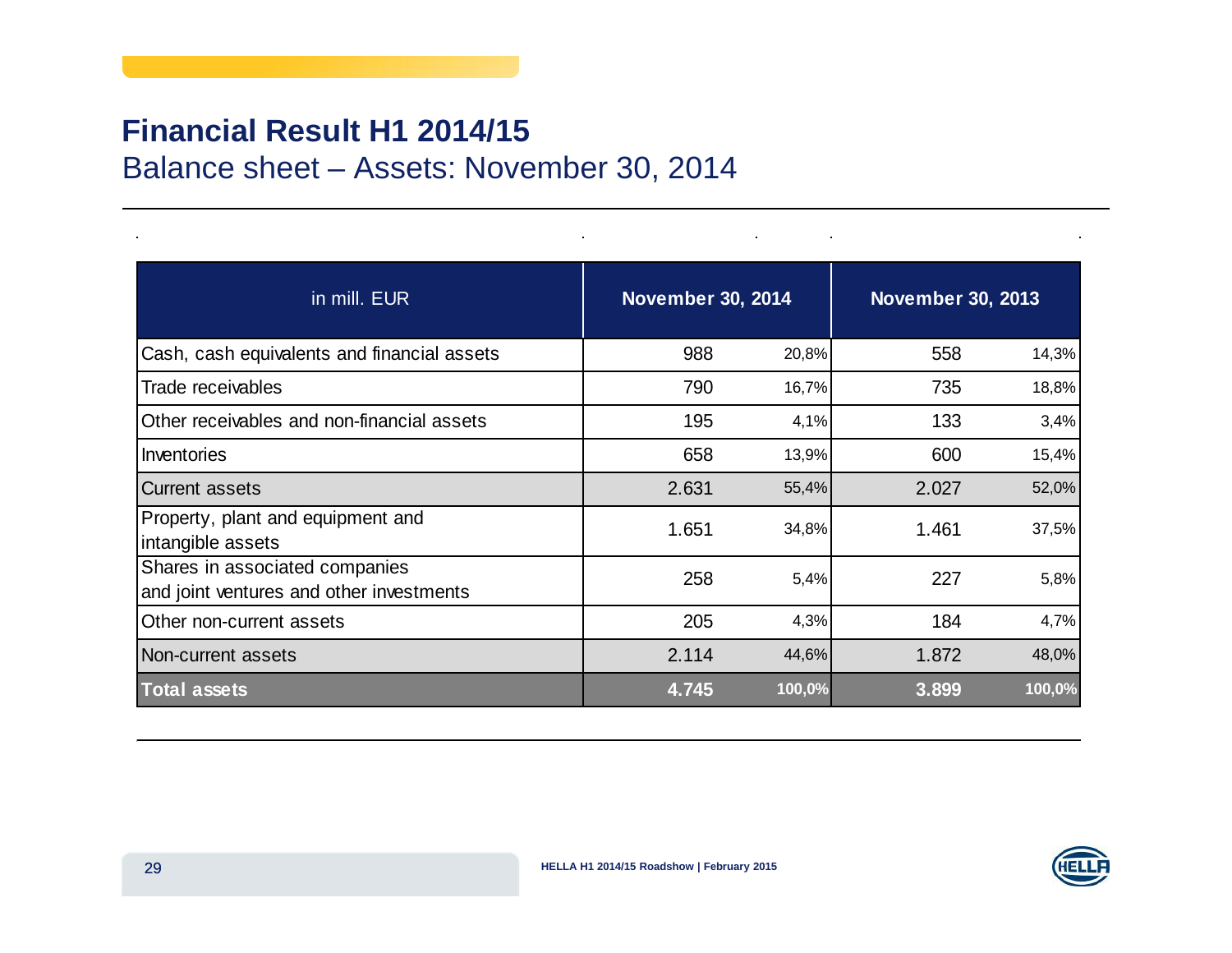### **Financial Result H1 2014/15**

Balance sheet – Equity and liabilities: November 30, 2014

| in mill. EUR                          |       | <b>November 30, 2014</b> |       | <b>November 30, 2013</b> |  |  |
|---------------------------------------|-------|--------------------------|-------|--------------------------|--|--|
| <b>Financial liabilities</b>          | 101   | 2,1%                     | 254   | 6,5%                     |  |  |
| Trade payables                        | 637   | 13,4%                    | 481   | 12,3%                    |  |  |
| Other liabilities                     | 415   | 8,7%                     | 513   | 13,2%                    |  |  |
| Provisions (current)                  | 105   | 2,2%                     | 86    | 2,2%                     |  |  |
| <b>Current liabilities</b>            | 1.258 | 26,5%                    | 1.334 | 34,2%                    |  |  |
| Non-current financial liabilities     | 1.149 | 24,2%                    | 825   | 21,2%                    |  |  |
| Deferred tax liabilities              | 70    | 1,5%                     | 60    | 1,5%                     |  |  |
| Other non-current liabilities         | 251   | 5,3%                     | 186   | 4,8%                     |  |  |
| Other provisions                      | 311   | 6,6%                     | 258   | 6,6%                     |  |  |
| Non-current liabilities               | 1.781 | 37,5%                    | 1.329 | 34,1%                    |  |  |
| Total equity                          | 1.706 | 36,0%                    | 1.236 | 31,7%                    |  |  |
| <b>Total equity &amp; liabilities</b> | 4.745 | 100,0%                   | 3.899 | 100,0%                   |  |  |

![](_page_29_Picture_3.jpeg)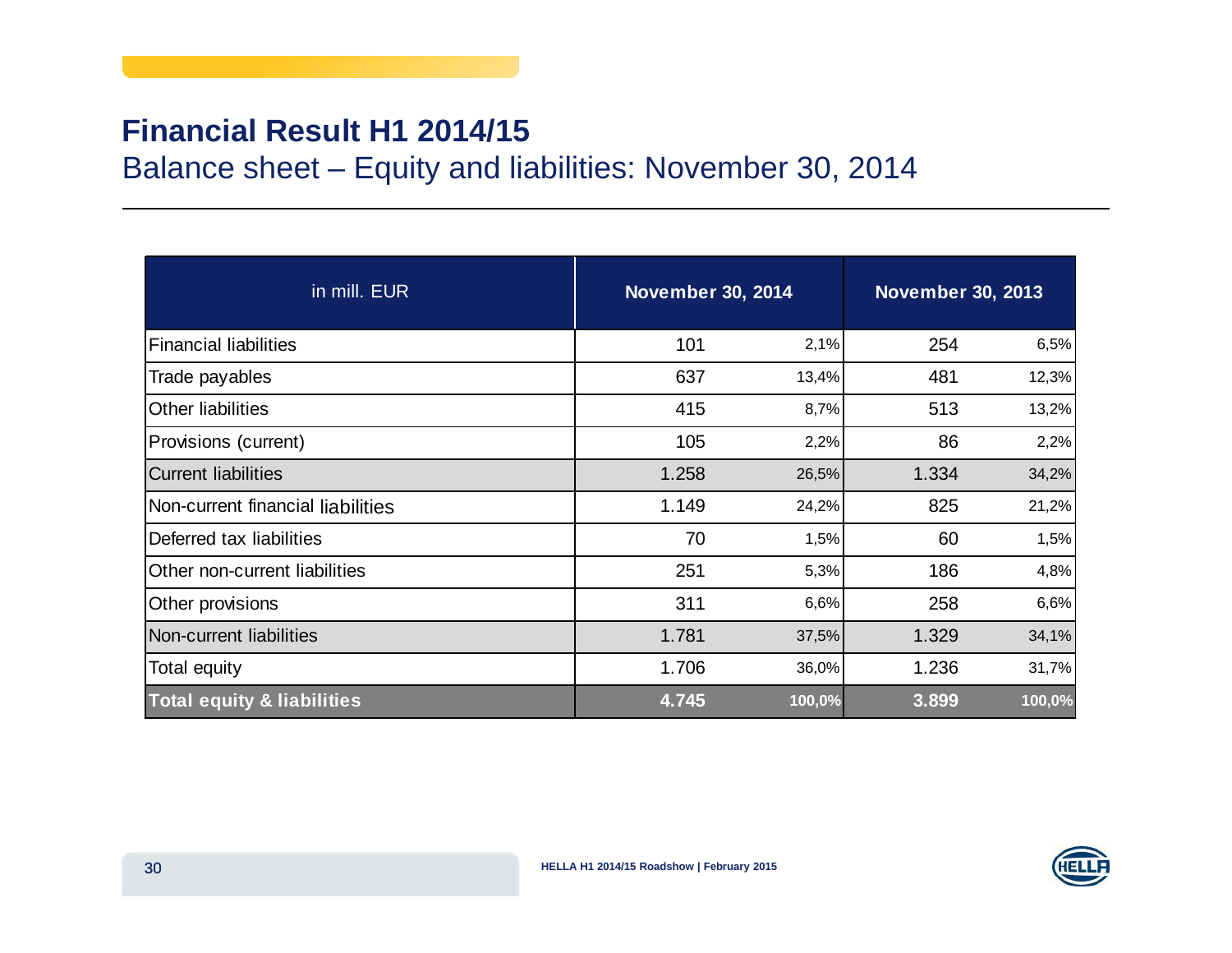# **Financial Result H1 2014/15** Cash Flow – H1 FY 2014/15

| in mill. EUR                                                                                  | H1 FY 2014/15  | H1 FY 2013/14 |
|-----------------------------------------------------------------------------------------------|----------------|---------------|
| EBIT                                                                                          | 221            | 171           |
| Gross depreciation                                                                            | 160            | 152           |
| Working capital changes                                                                       | (114)          | (156)         |
| Payments received for serial production                                                       | 43             | 76            |
| Tax payments                                                                                  | (60)           | (49)          |
| Other operating activities (e.g. change in provisions)                                        | (39)           | 25            |
| <b>Gross Capital Expenditures</b>                                                             | (260)          | (270)         |
| Revenue from sale of assets                                                                   | 22             | 7             |
| <b>Operative Free Cash Flow</b>                                                               | (27)           | (45)          |
| Dividends paid                                                                                | (59)           | (55)          |
| Acquisitions                                                                                  | (20)           | (3)           |
| Capital increase                                                                              | 272            | $\Omega$      |
| Restructuring payments, Consolidation group<br>changes, FX effects & other evaluation effects | (5)            | (4)           |
| Pension, Factoring, Operating Lease                                                           | $\overline{2}$ | 0             |
| <b>Change in financial net debts</b>                                                          | 163            | (106)         |

- $\bullet$  **Operative Free Cash Flow influenced by** continuous growth (e.g. working capital) as well as seasonal effects
- $\bullet$  **Increase in net capex**\* from 186 mill. EUR to 194 mill. EUR mainly due to lower customer reimbursements
- $\bullet$  **Net inflow from capital increase** of 272 mill EUR

\*Includes gross capital expenditures, less revenue from sale of assets, and less payments received for serial production